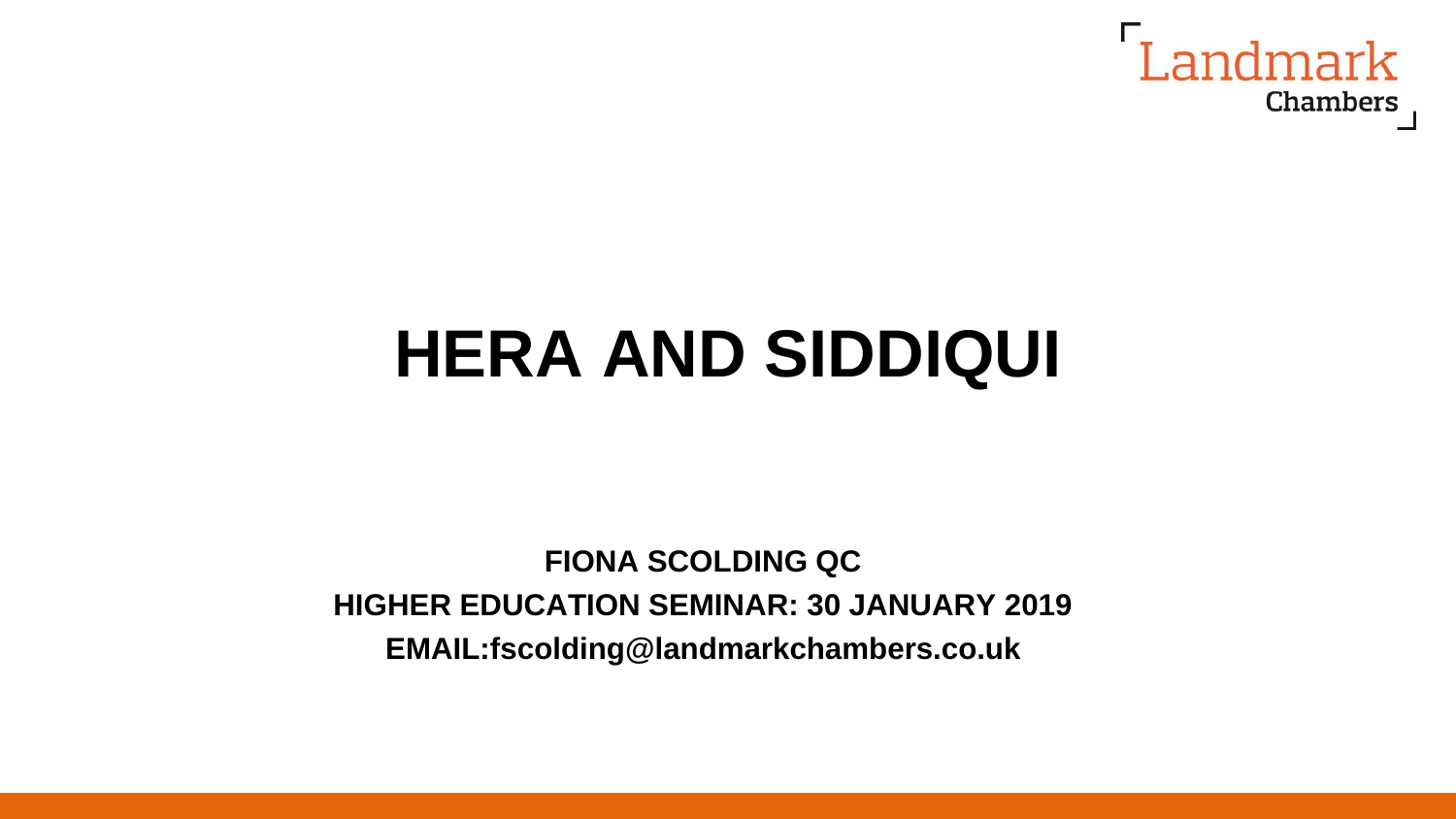#### **Topics to be covered**



- Higher Education and Research Act 2017 an Introduction and key points to note
- Case law where are we with negligence cases after Siddiqui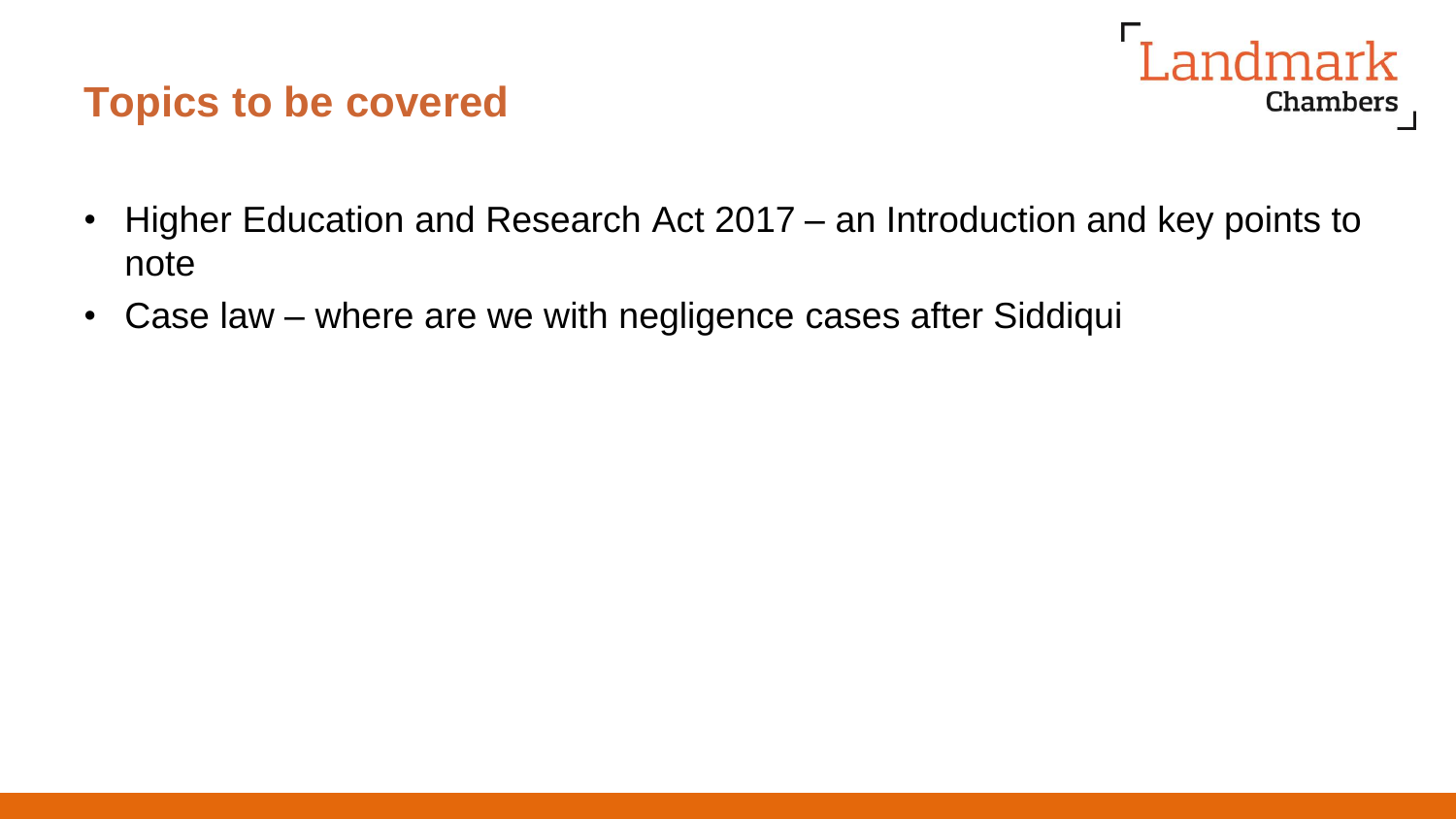## **Higher Education and Research Act 2017**

• First major regulatory reform to the H. E sector since 1992 (save for the introduction of the OIA): replaces the Further and Higher Education Act 1992. Some of it is in force – some is coming into force.

**Chambers** 

• Made up of four parts: I will be talking about Parts 1 and 2 – which deal with regulation of the sector by the Office for Students, student loans and student complaints. Part 3 deals with regulation of research. Part 4 deals with data sharing and other matters.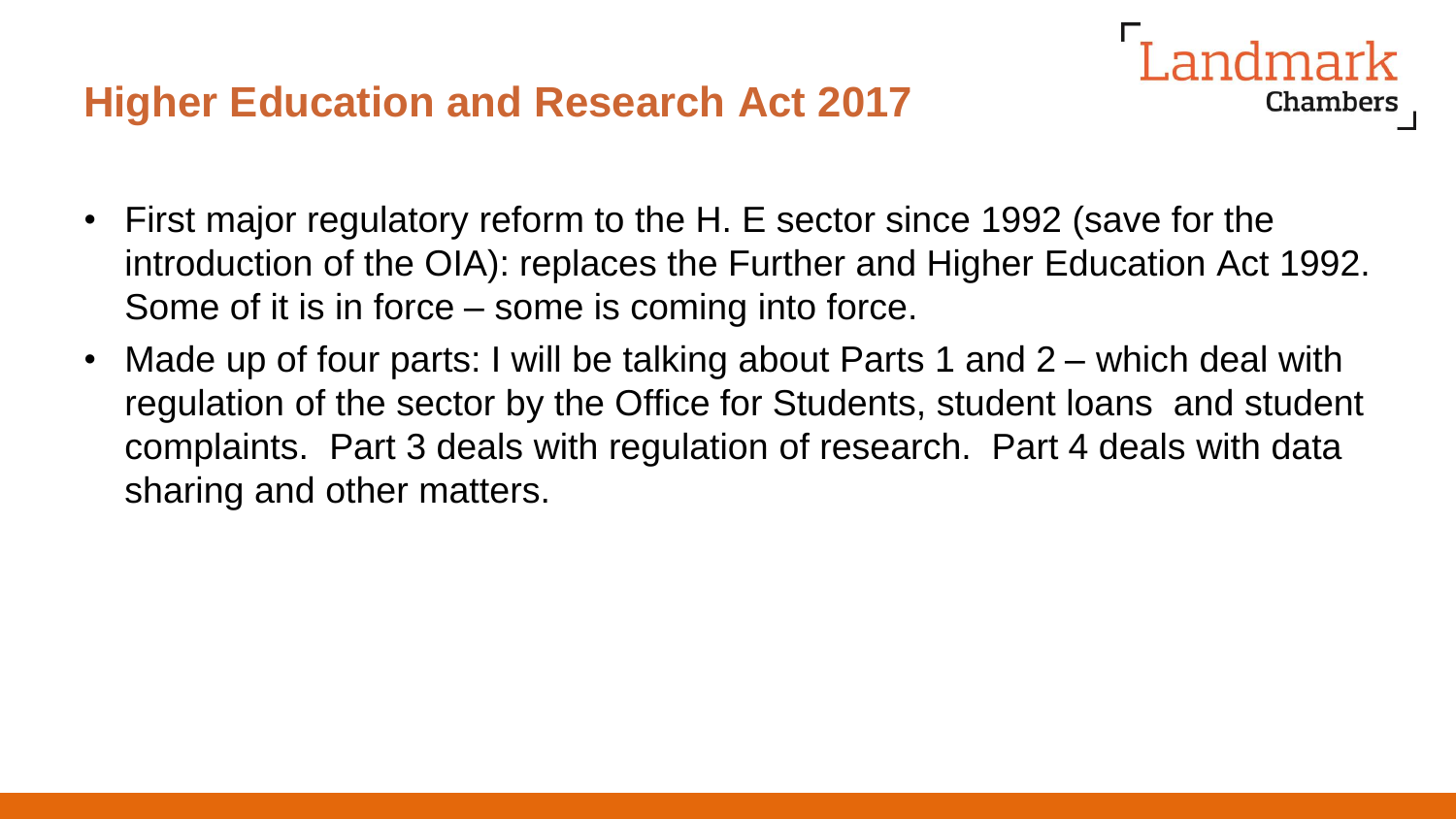#### **Key changes**

- andmark Chambers
- The Higher Education Funding Council for England ("HEFCE") is abolished. Also abolishes the Office for Fair Access. Replaced by the Office for Students.
- The Office for Students "OFS" –Regulator: and protector of students interests (including the need for a specific post of Director of Fair Access and Participation).
- Creates the statutory underpinning for the OFS to permit education providers to award degrees.
- Also provides the process for an education provider to be called a "University"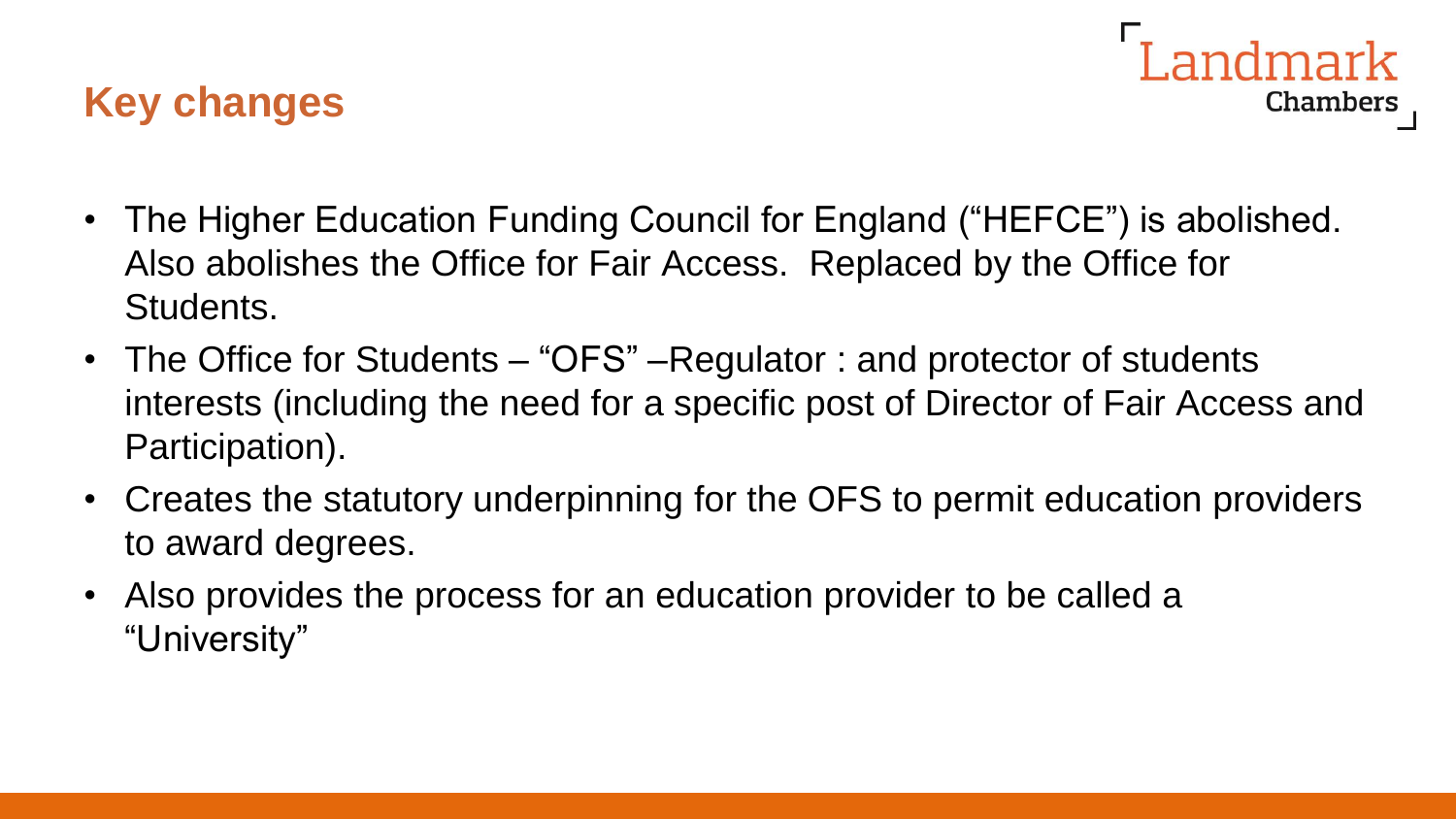# **Key Changes (2)**

• Permitted to revoke degree awarding powers and university status (even if this comes from a Royal Charter – which will be the case for most pre 1992 institutions).

- Provides grants, loans or other payments to the higher education provider and may attach such conditions are are appropriate.
- Part 3 brings together the previous 7 research councils which provided grants for research in universities into one body – the United Kingdom Research and Innovation – UKRI. Each are replaced with "committees" within UKRI .
- Idea is to pool resources and strengthen interdisciplinary research.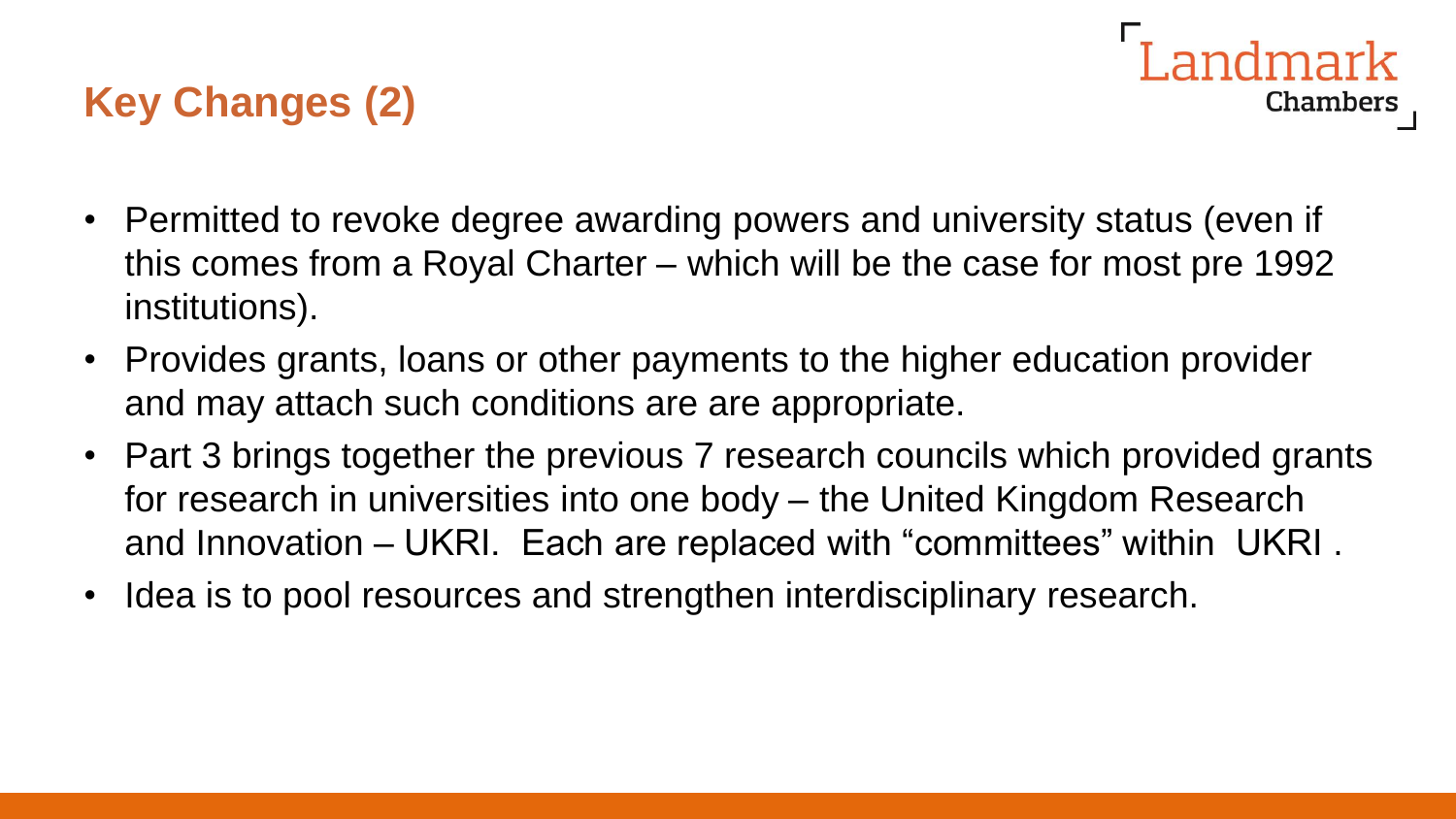# **Key Changes (3)**

• The government maintains a level of control over the budgets of individual councils – but it is up to the councils how this money is then allocated.

Landmark

- Expands the OIA's role in handling complaints to cover any provider on the OFS register – so greater number of institutions than had, to date, been the case.
- Also enables the payment of sharia compliant student loans by the Student Loans Company.
- Also creates a link between teaching quality and tuition fees can only charge higher fees if the teaching quality is good.
- Is primarily a piece of legislation for England, save for UKRI and the Teaching Excellence Framework (see below).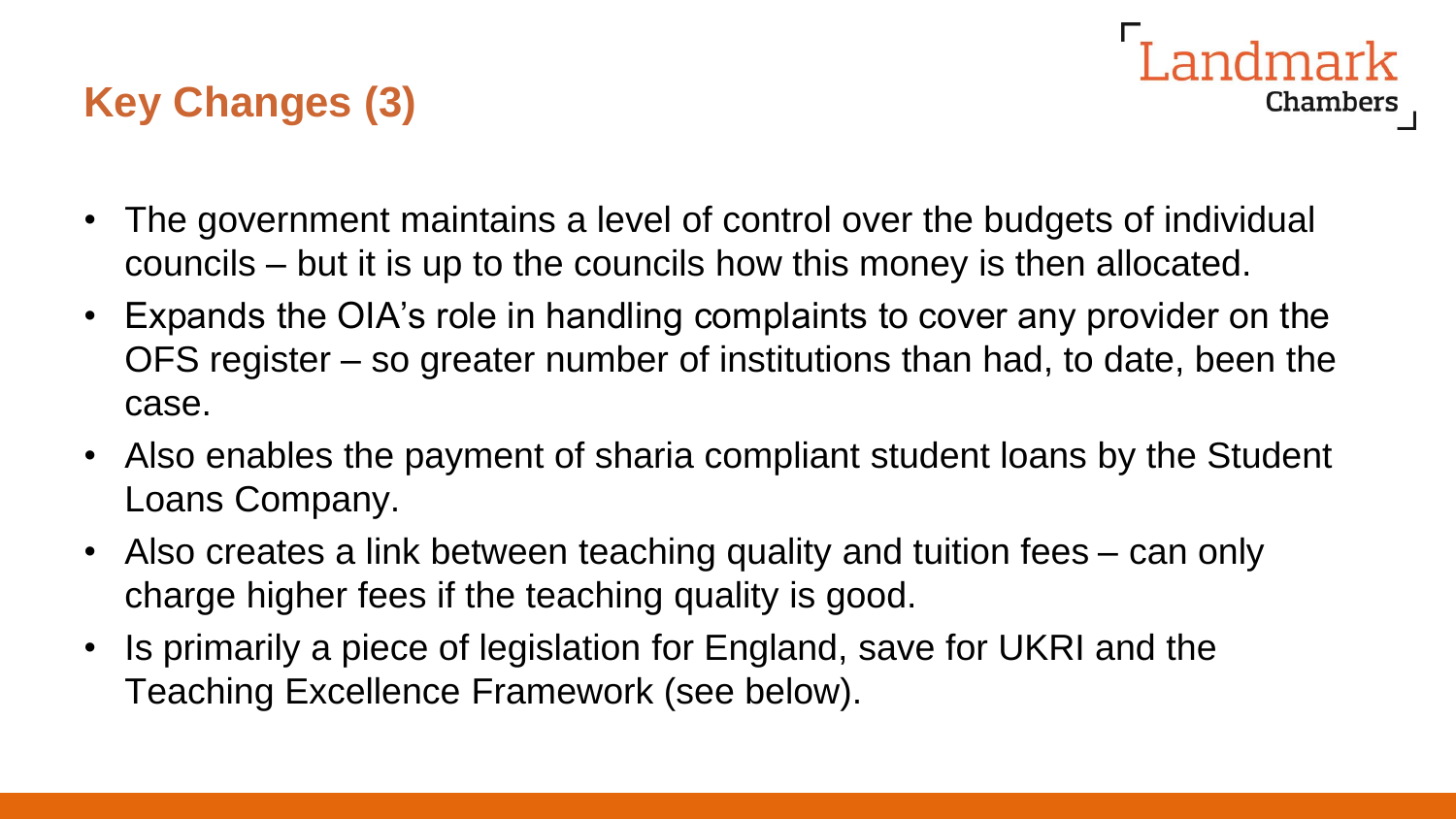#### **View of the Act from providers and consumers**

• The NUS objected to the "marketisation of HE" and said that competition would not be in the best interests of students.

- Seen as too easy for entry by profit centred organisations .
- Criticism of level of intervention of OFS who could de-register universities.
- Baroness Wolf said that this weeping legislation makes it more likely that we will end up with an American style catastrophe.
- Universities UK welcomed the changes, saying that the previous Act had not kept up with the sector.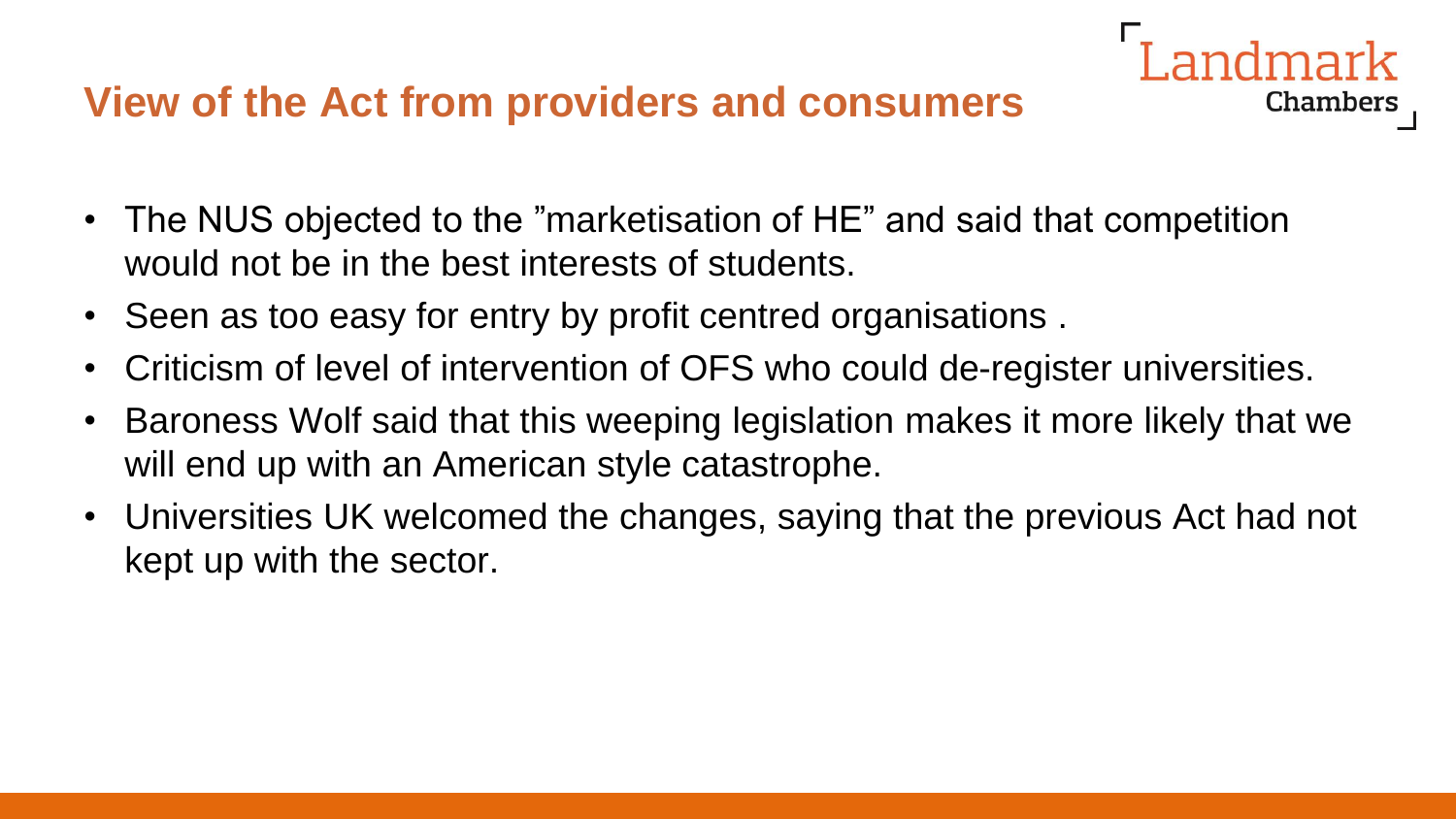## **Teaching Excellence Framework**



- Awarded bronze, silver or gold.
- If have a TEF award, may change up to a maximum tuition fee is £9,250.

Chambers

• If do not, can charge a maximum of 9k (but this may go down in 2019/2020) – it is Parliament /the Government who decides the level of fees .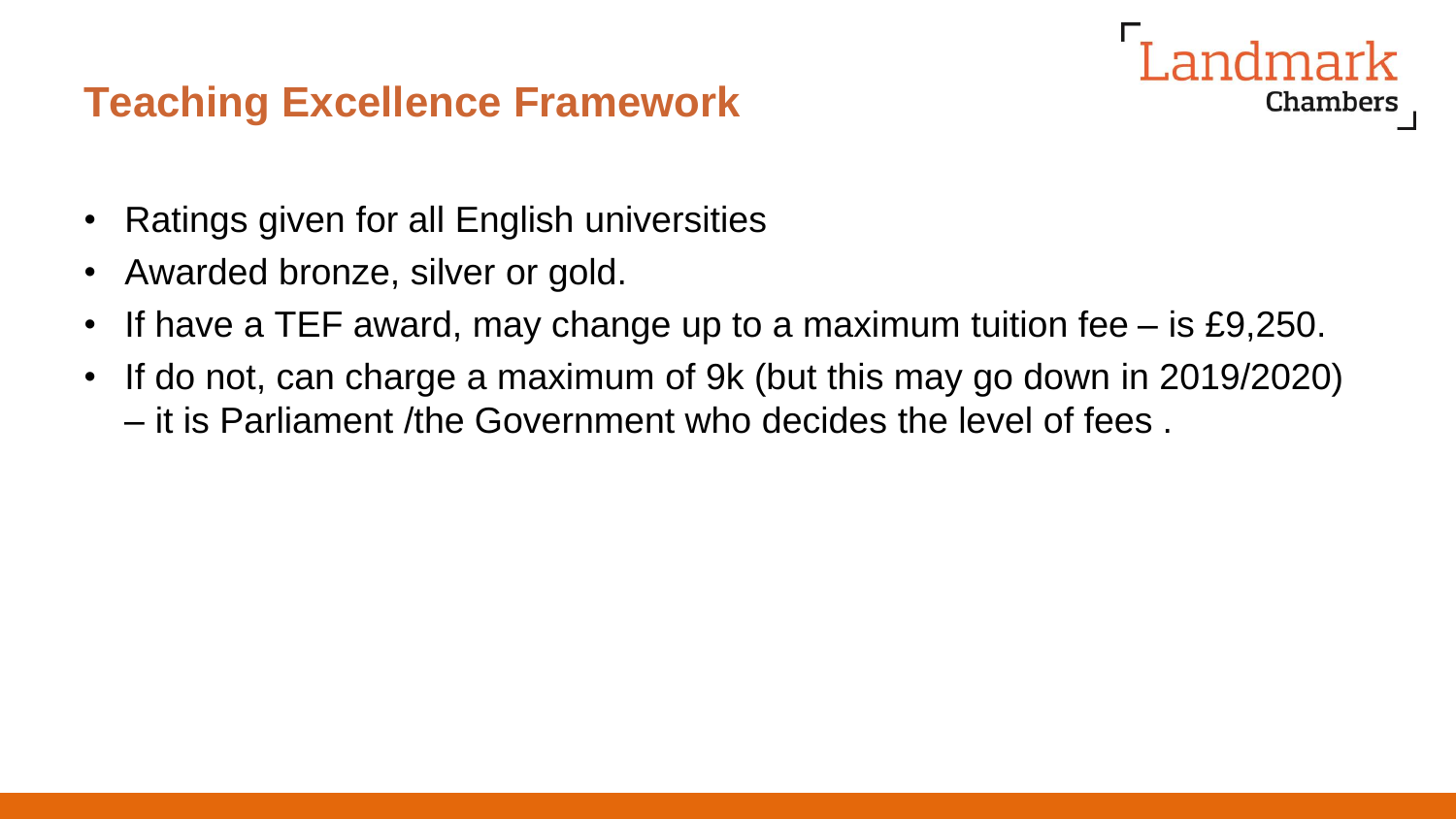## **Office for Students: Headlines**



- Created April 2018 transitional for 2018/19 academic year.
- Headed by Sir Michael Barber
- Has provided new regulatory framework based upon four objectives (issued Feb 2018) : (a) Students irrespective of background are support to access and succeed in higher education
- (b) Receive a high quality academic experience and their interests are protected whilst they study
- © Are able to progress to employment or further study and their qualifications hold value over time
- (d) Receive value for money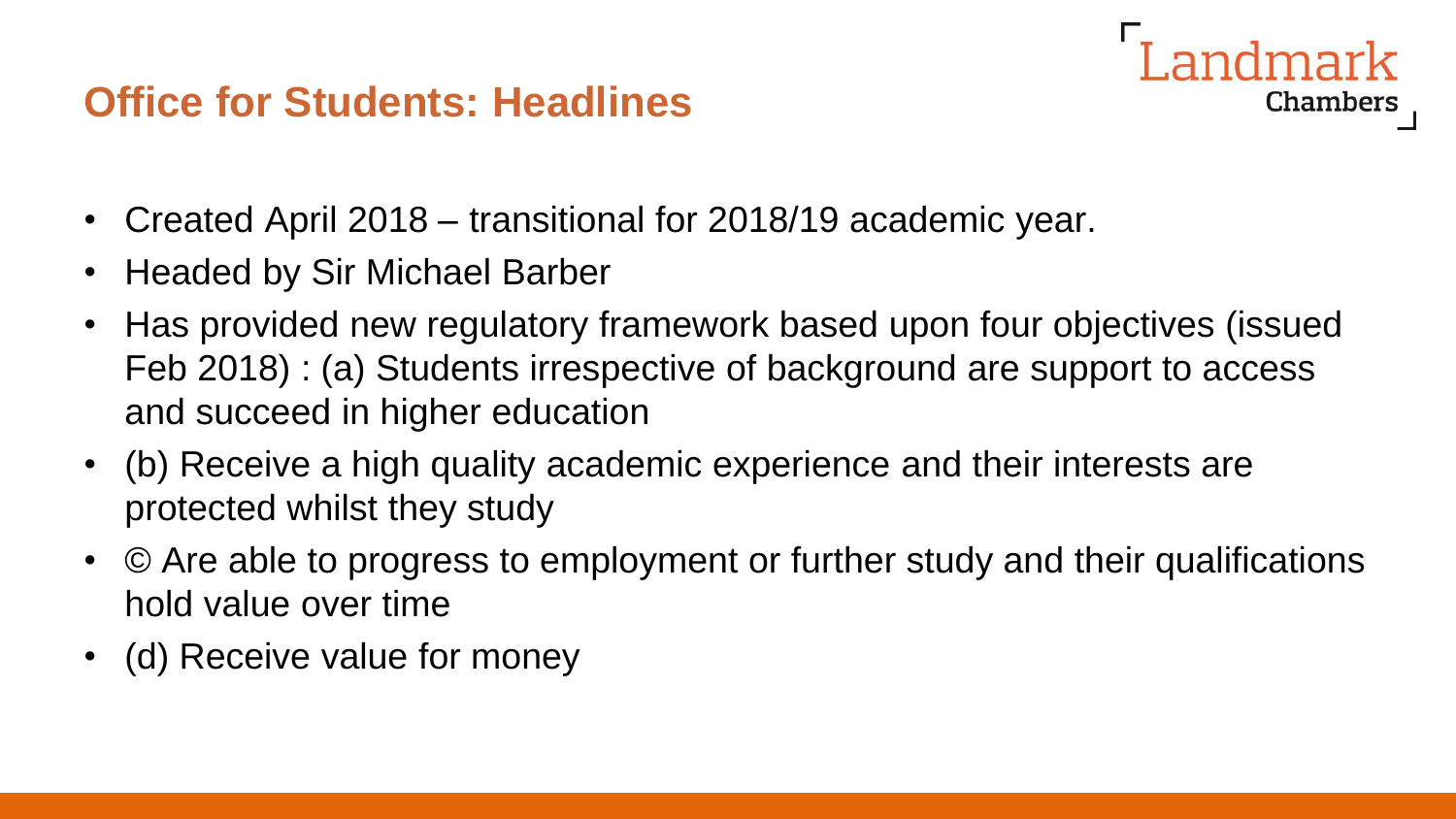## **Regulatory Framework – Key points**

- 166 page document issued under s75 of HERA issued Feb 2018: laid before Parliament.
- Operates a risk based approach Principles based rather than rule based to avoid "stifling diversity and innovation" .

Chambers

• Regulation is to be focused upon protecting the interests of students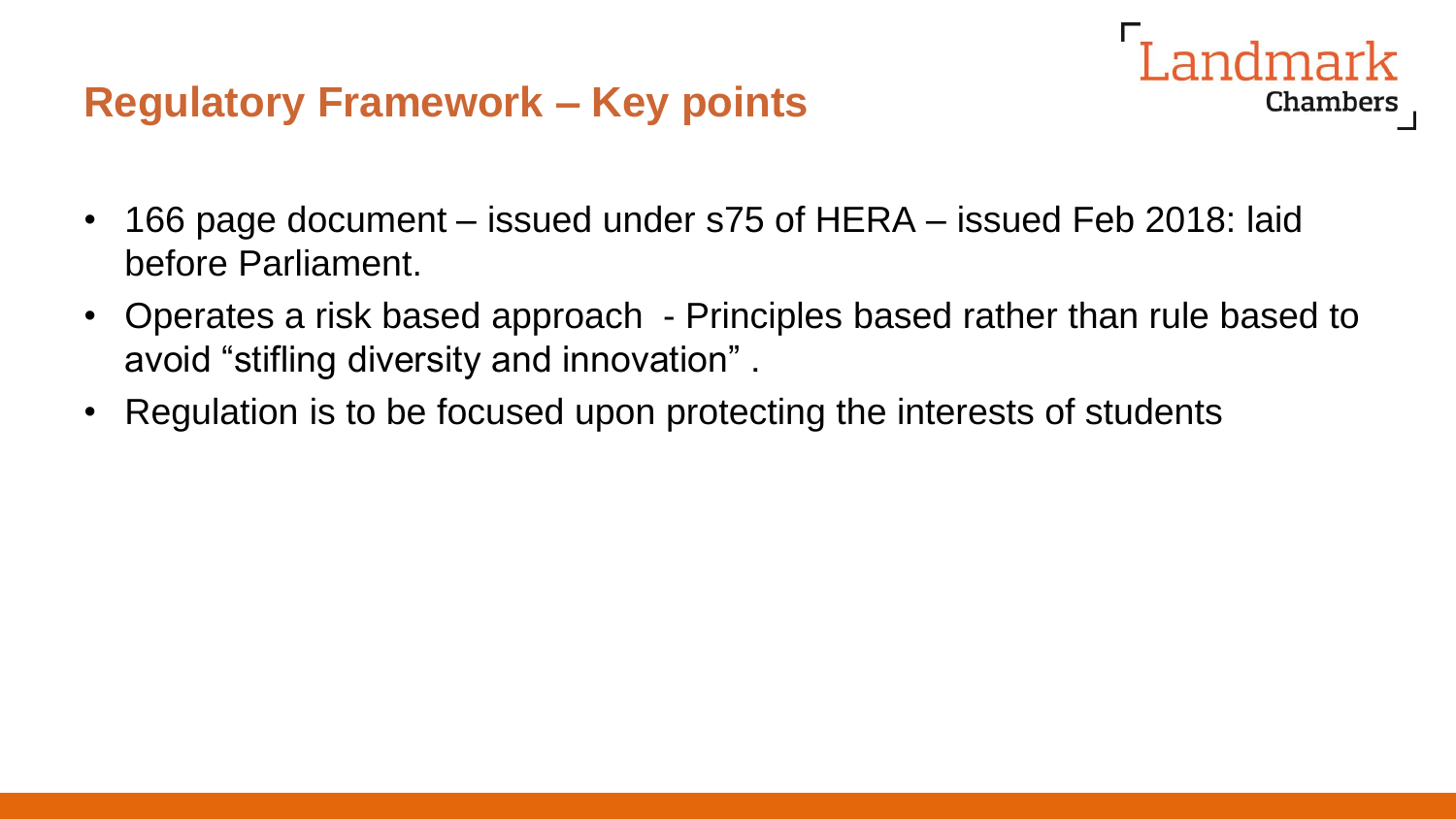# **Regulatory framework**

- Chambers
- Has regard to its general duties and powers under statute which are: (a) autonomy of institutions (b) promotion of quality and choice for students © encouraging competition , where in the interests of students and employers (d) value for money (e) equality of opportunity and access (e) have proportionate, transparent and accountable regulation and targeted only at cases where action is needed.
- Has to comply with any directions issued by the Secretary of State and any conditions to any grants it receives from the SoS.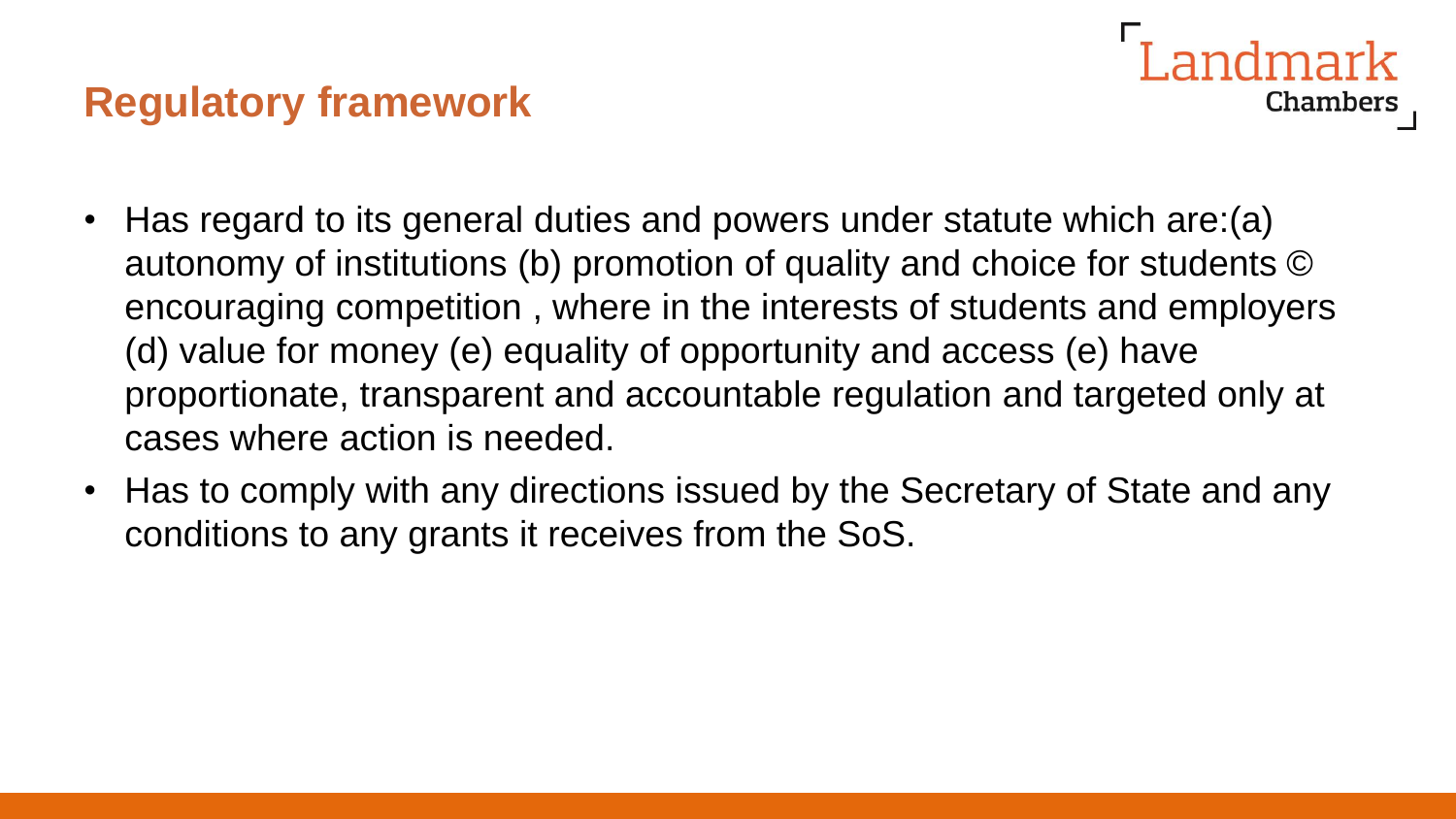#### **"Provider" regulation – the Register**

• Single register for all HE providers - if want to (a) access public grants or student support funding (b) have Tier 4 licence © Award a degree or University Title. Public document sets out grants of registration, access plans, access statements, fee limits, outcome of TEF and their rating etc.

Landmark

- Must meet a set of initial conditions, and are subject to a risk assessment so not on age, size or mission. If less risk, then less monitoring. Initial conditions designed so that do not have to have a track record of delivering higher education. Larger organisations have to use TEF (government designed framework to assess teaching quality).
- OFS will audit the designated quality body to assess the quality and standards of the HE providers.
- Can be registered with conditions which can be either general or specific (used so that meet the baseline of quality standards).
- Can provide enhanced monitoring.
- Only where carrying out activities in England defined as more than 50% of HE provision in the UK – if not then no need to register, but if does register, have to meet UK laws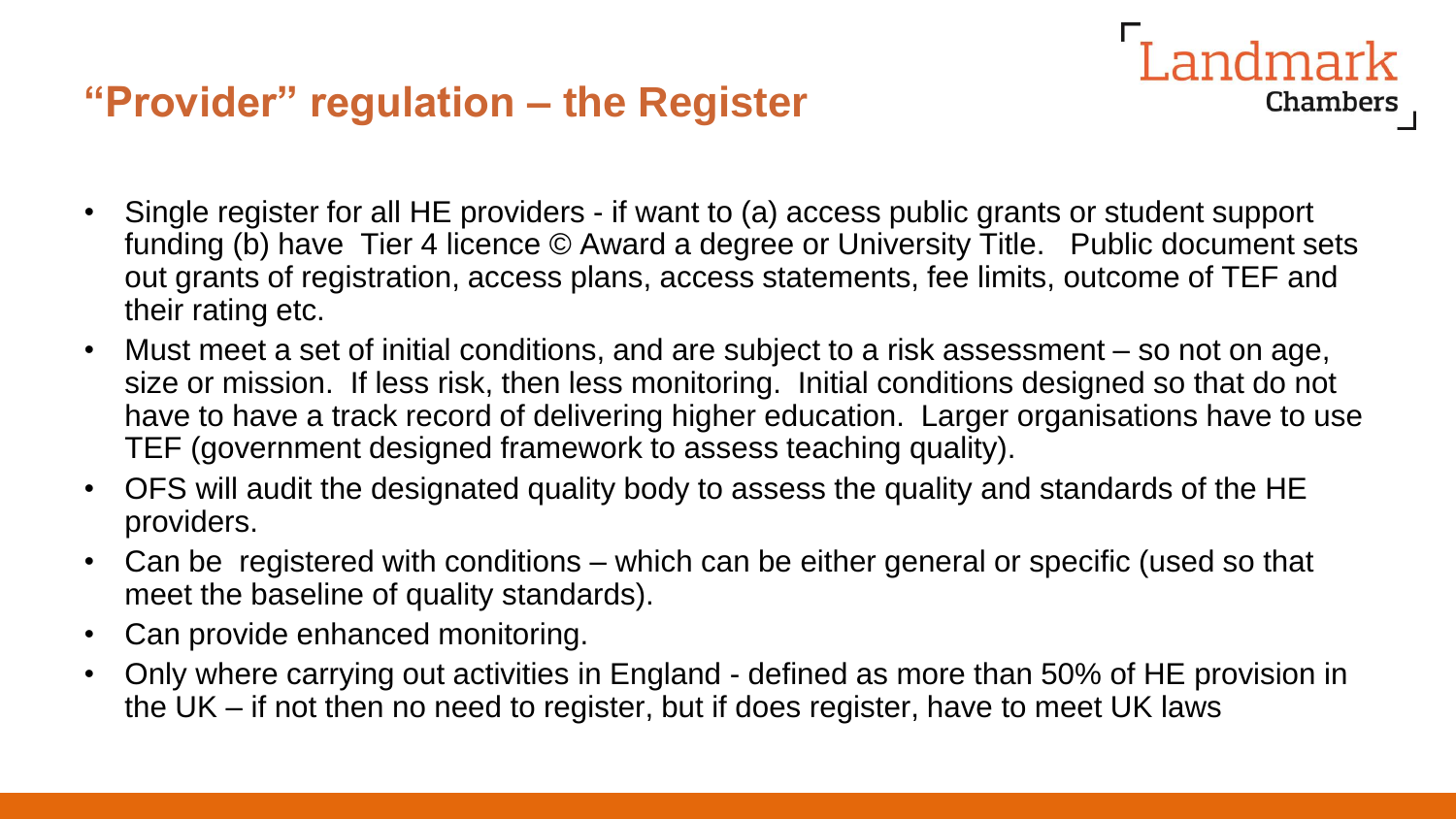## **"Usual conditions"**



- Access and participation statement updated annually
- Deliver well designed courses with reliable assessment.
- "must provide" all students with the support they need to suceed.
- Must deliver successful outcomes for all students.
- Qualifications hold their value.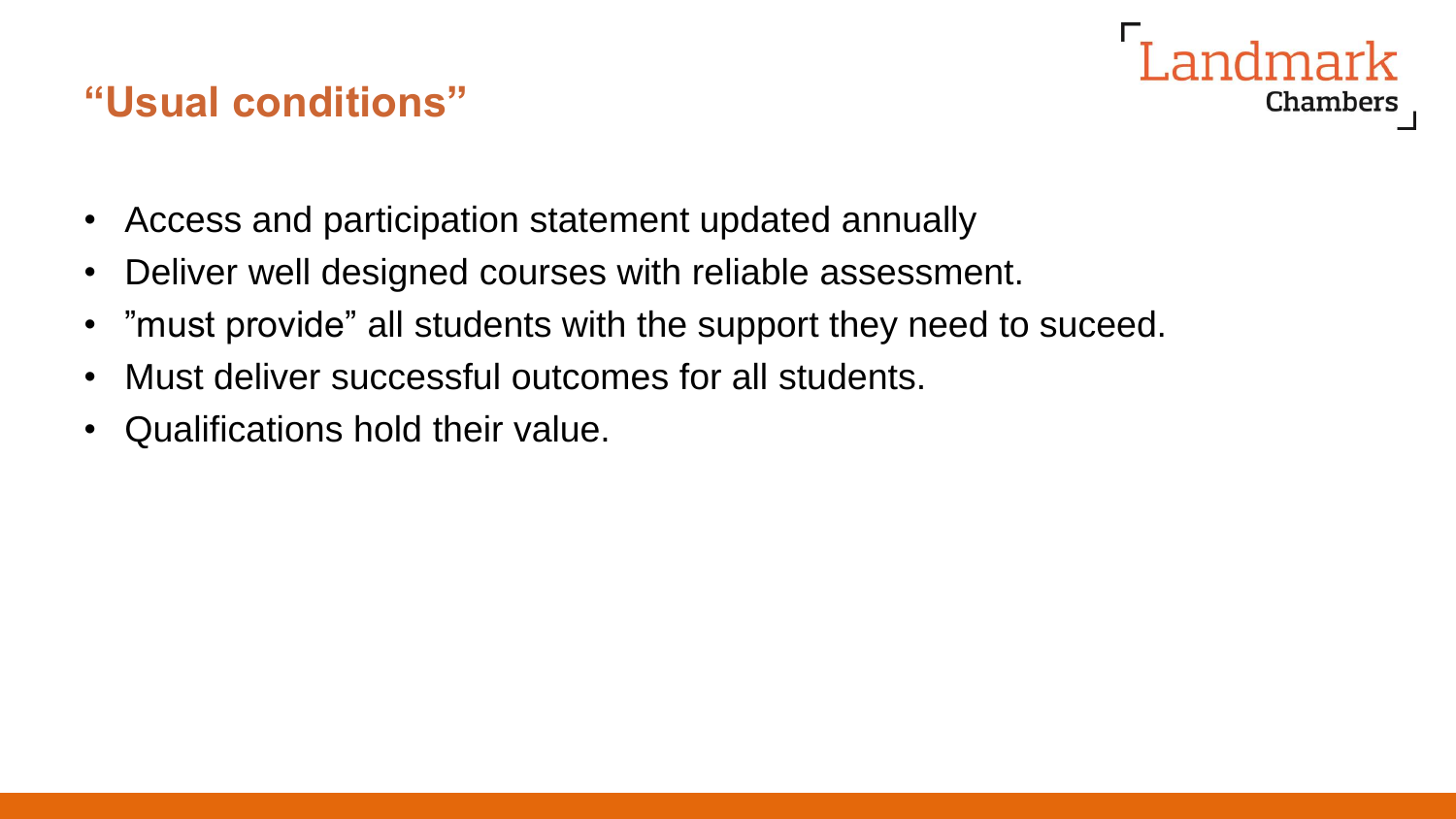# **"Usual conditions" (2)**

- andmark Chambers
- Must participate in the Teaching Excellence and Student Outcomes Framework – ratings system to quality of such. Applies to all HE providers with more than 500 students.
- Its policies have regard to relevant consumer protection law
- Has a students complaints scheme and complies with OIA requirements.
- Has a student protection plan approved by the OFS , and can implement the steps
- Must be financially viable and sustainable and have the resources to comply with conditions of registration.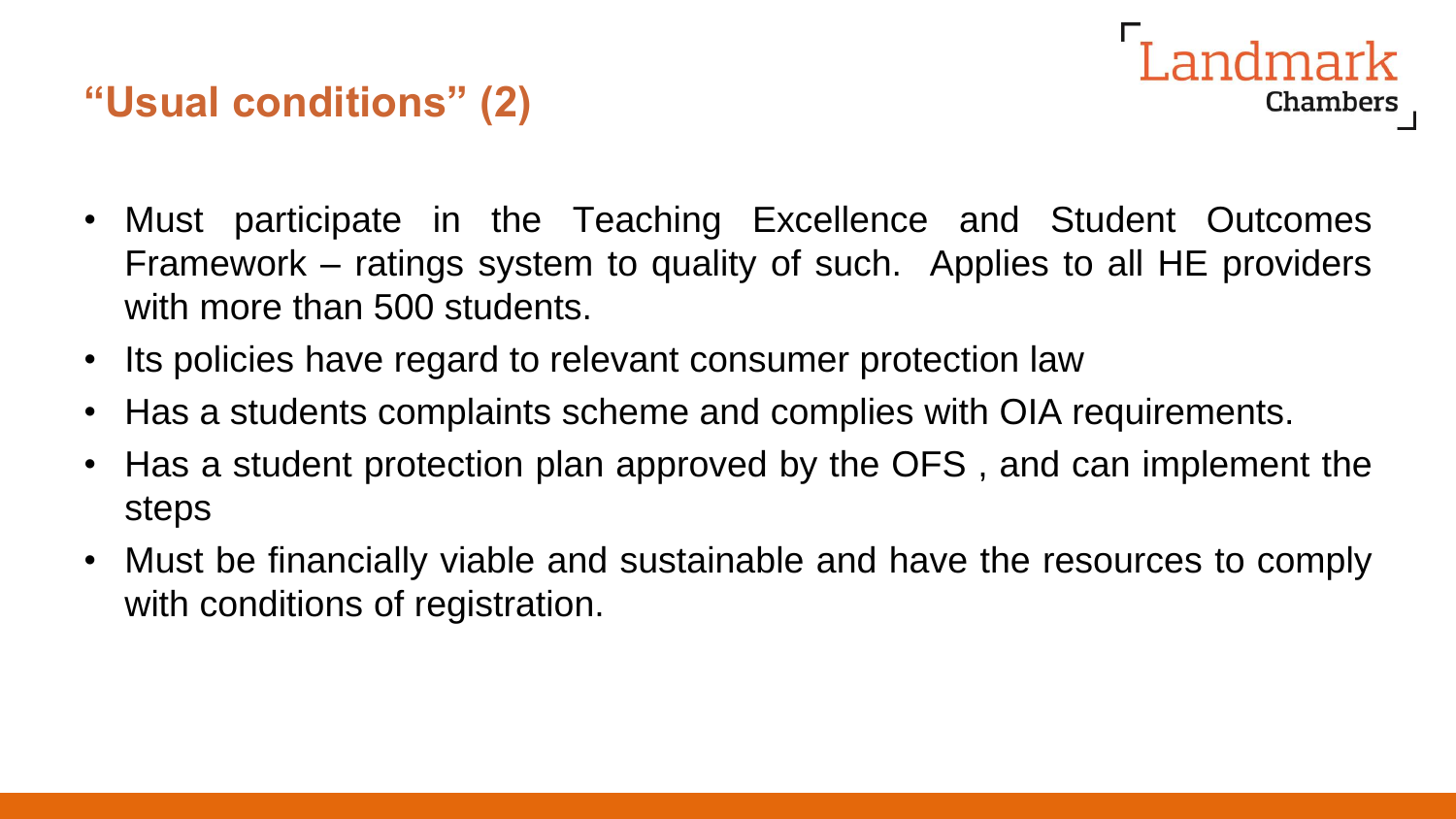# **"Usual conditions" (3)**

- Have adequate governance and deliver the courses advertised.
- Ensure compliance with the OFS and have an "accountable officer" responsible for regulatory requirements with OFS
- Must notify of any changes to information contained in the register
- Comply with guidance on electoral registration of students
- Must provide transparency information publicly applications for HE courses, offers made, those accepted, completion of courses , degree award by gender, ethnicity, social – economic

Chambers

• Must have transfer arrangements and publish information about how to transfer (must be able to transfer under s38(2) of HERA)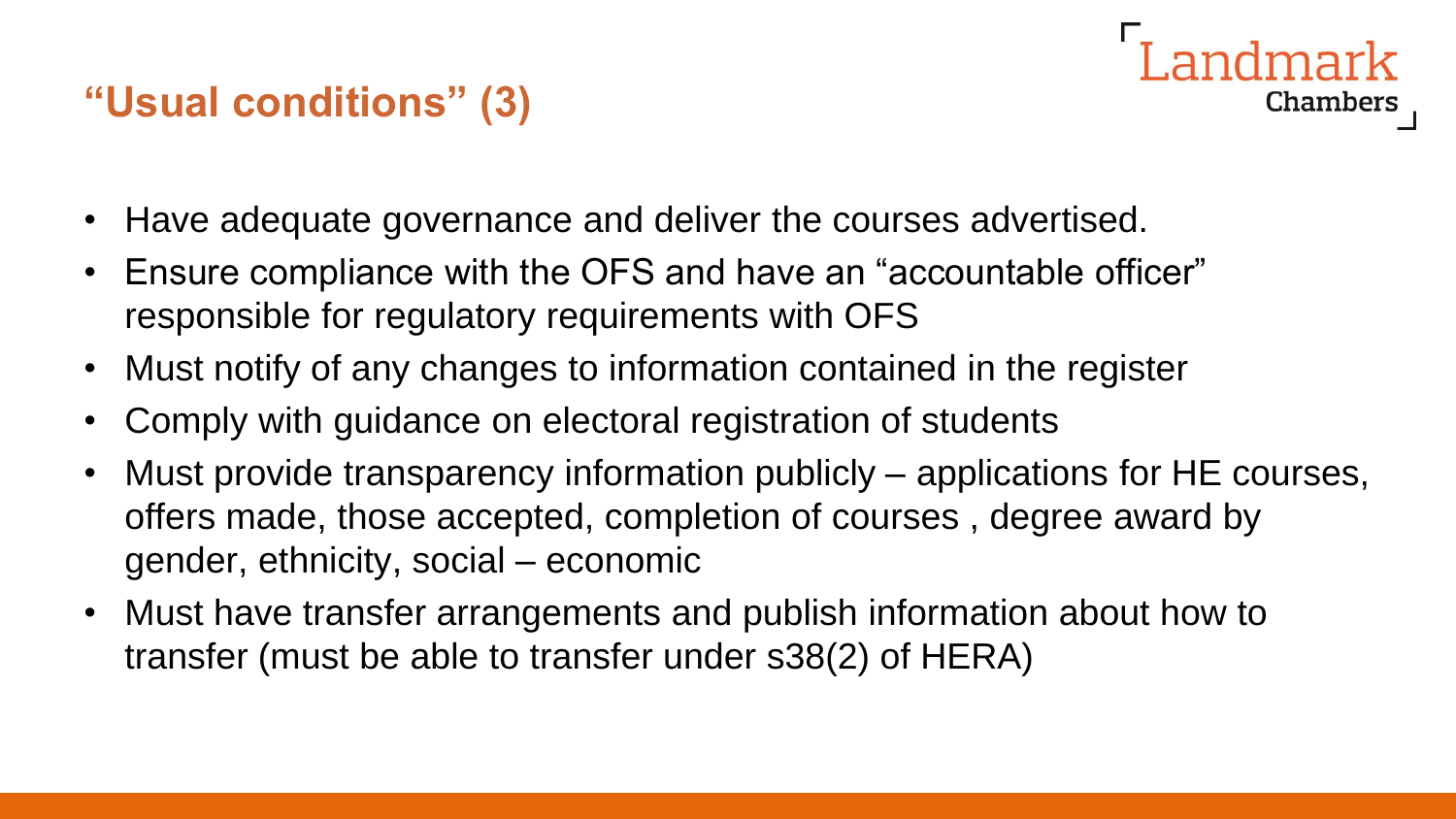# ndmark Chambers

# **The two registers**

- The Approved Register
- Ineligible for funding for direct grant funding through UKRI
- Ineligible for teaching grant funding
- Eligible for research council funding
- Students can apply for student support up to the lower fee amount with uncapped fees
- Post grads also student support and DSA
- Can have a sponsor licence
- Degrees awarded
- Approved (fee cap) is everything, including eligibility for direct grant funding and teaching grant funding.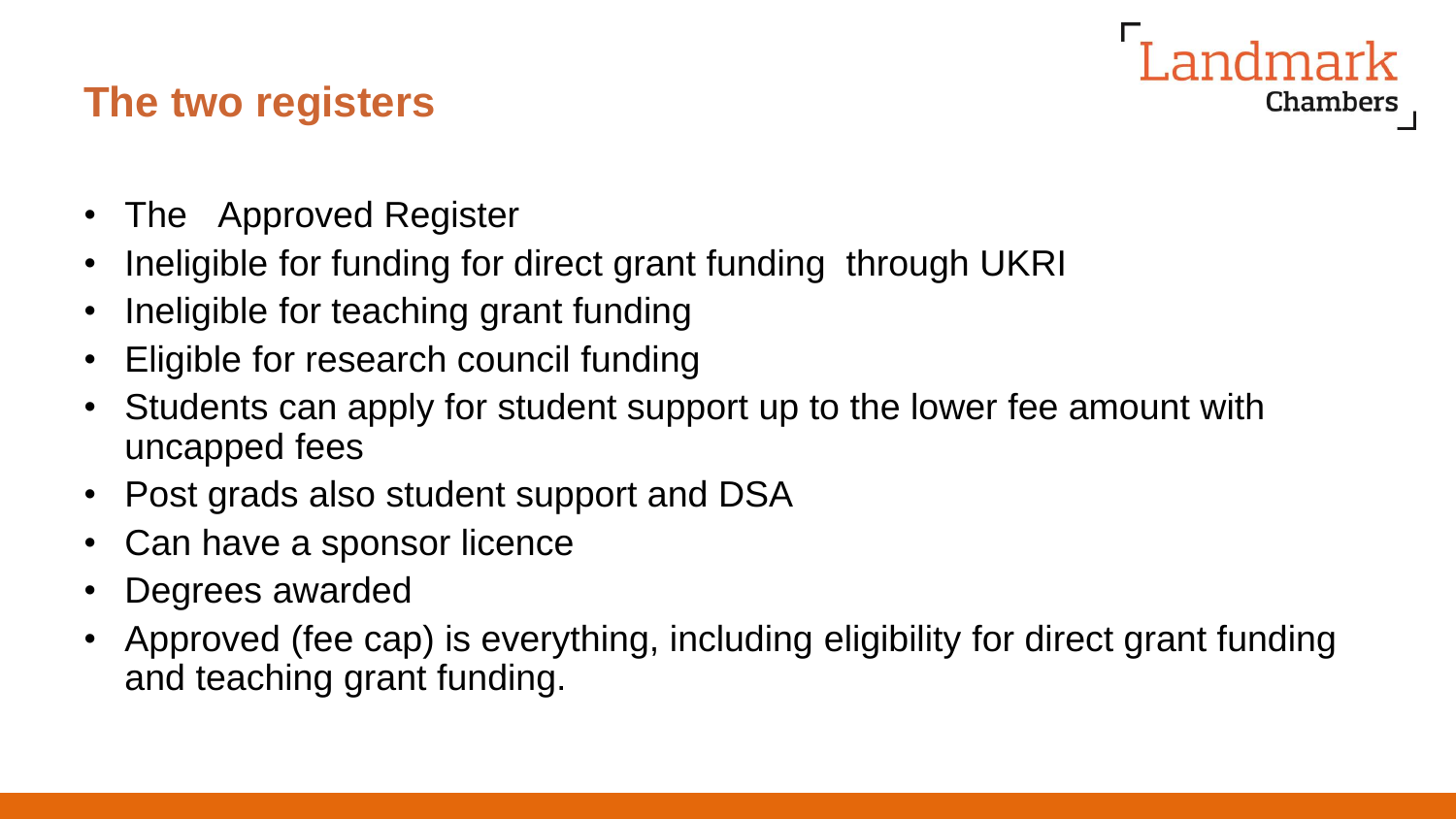## **Registration**



- Full guidance on the conditions Regulatory advice 2 and 3: Registration for current and new providers 2019-2010 and on evidence to be supplied.
- Risk assessment compulsory for all providers to determine conditions and registration – this will not be published, but the conditions will be.
- Refusal of registration can trigger written representations appeal (and then judicial review )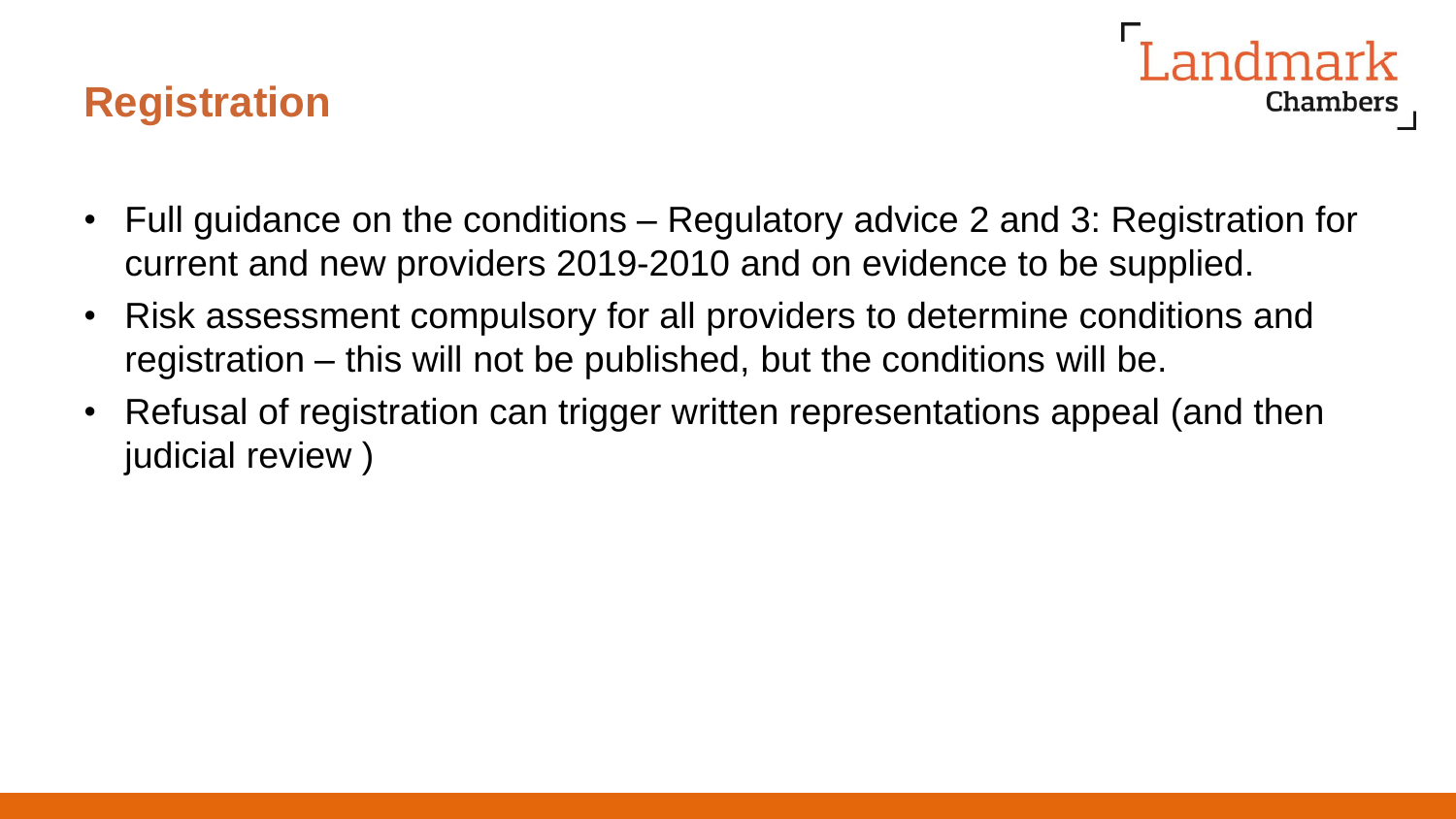# **Provider Regulation – Monitoring**

- andmark Chambers
- Monitored using risk register/profile which will not be published:
- (a) Lead indicators which are in development and to be based upon data to understand what should be examined re : performance – including growth/diminution of students numbers, student access, changes in entry requirements, TEF performance , degree outcomes, OIA complaints.
- (b) Reportable events (guidance to be published about this)
- © Other intelligence (eg student surverys, OIA, information from student unions)
- (d) Random sampling with a more extensive assessment.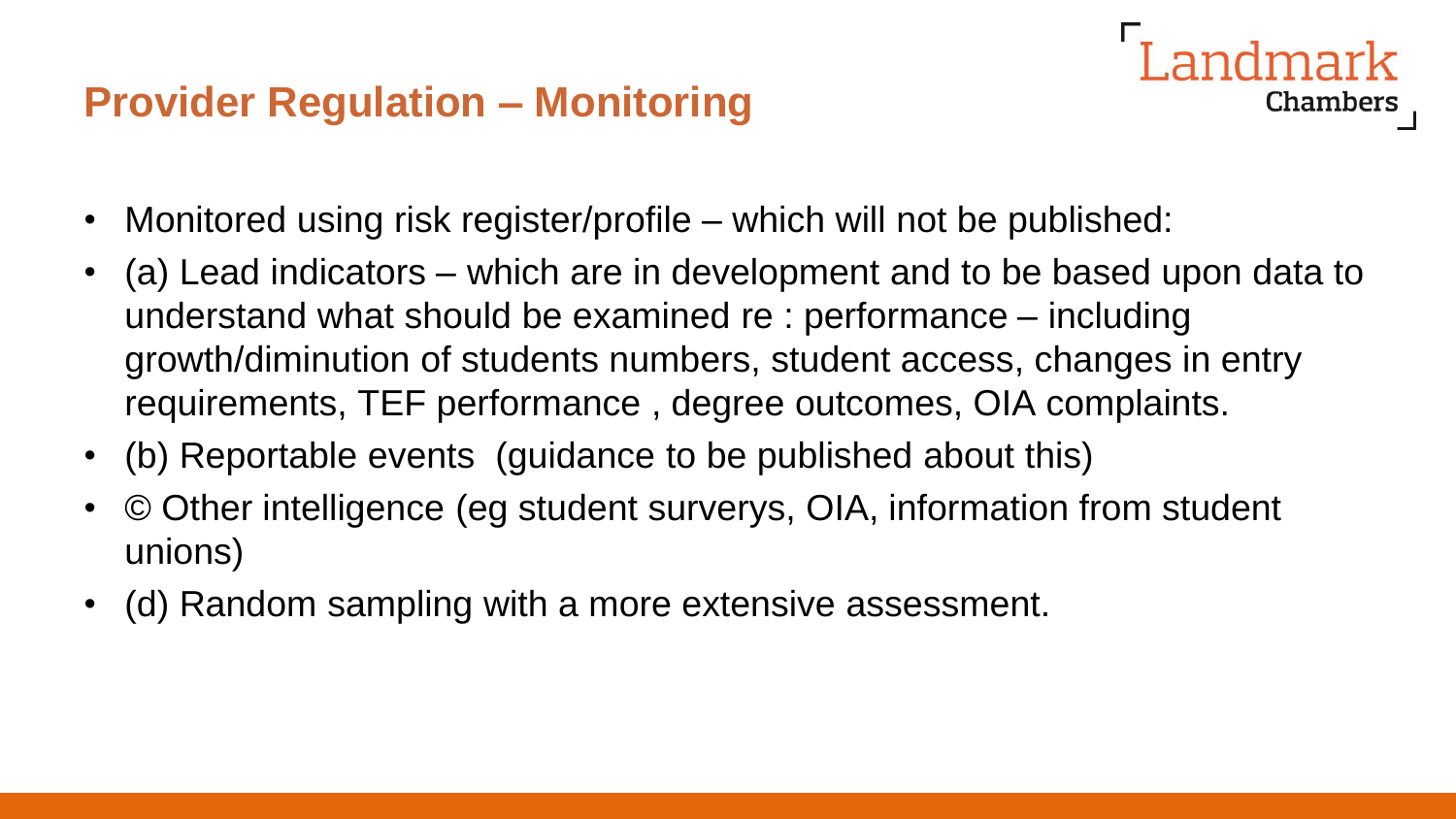#### **Reportable events**

- andmark Chambers
- Anything which could materially affect their "legal form" or business model or ability to comply with conditions, for example:
- (a) sale, merger, acquisition
- (b) Structural changes or separation into multiple entities
- © Change of ownership
- (d) Change of control
- (e) fraud , legal or court action , regulatory investigation , loss of accreditation by regulatory body, opening a new campus,
- (f) Risk to financial viability (e.g. gearing)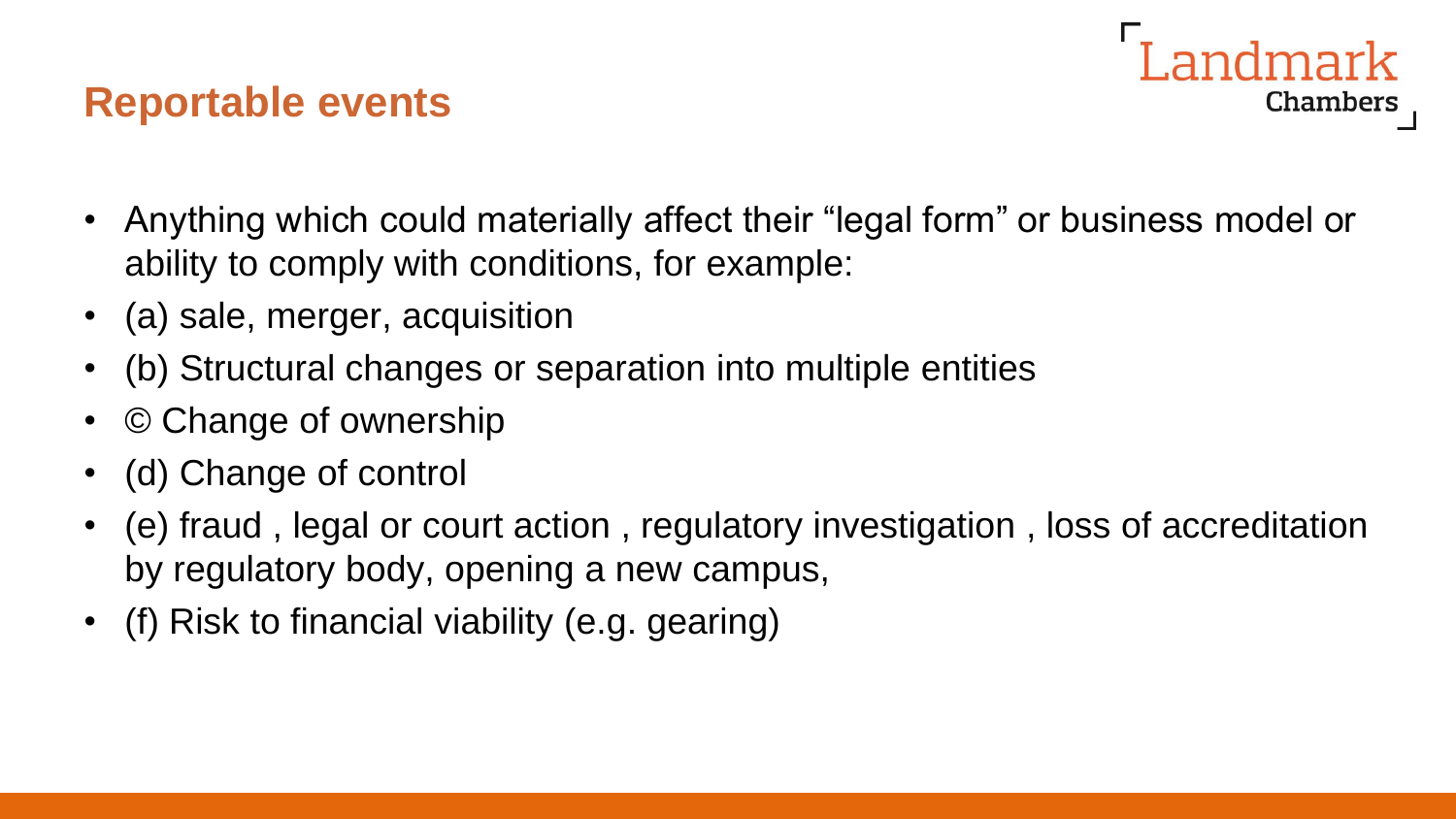# **When will intervention take place?**

- Either a breach of registration conditions or where the risk of a breach is likely.
- Posed on risk of harms to students/taxpayers and likelihood of any breach.

ndmark

- Whether dishonesty/criminality
- Where breach less likely to be remedied or not taken adequate steps to comply
- Lack of co-operation with OFS investigations.
- OFS has powers of entry and search (s61 and Schedule 5 of HERA) by way of magistrates warrant: entry granted if reasonable grounds to suspect breach of conditions and sufficiently serious to justify needing to enter or entry will be voluntarily refused. Says will only use them rarely and exceptionally.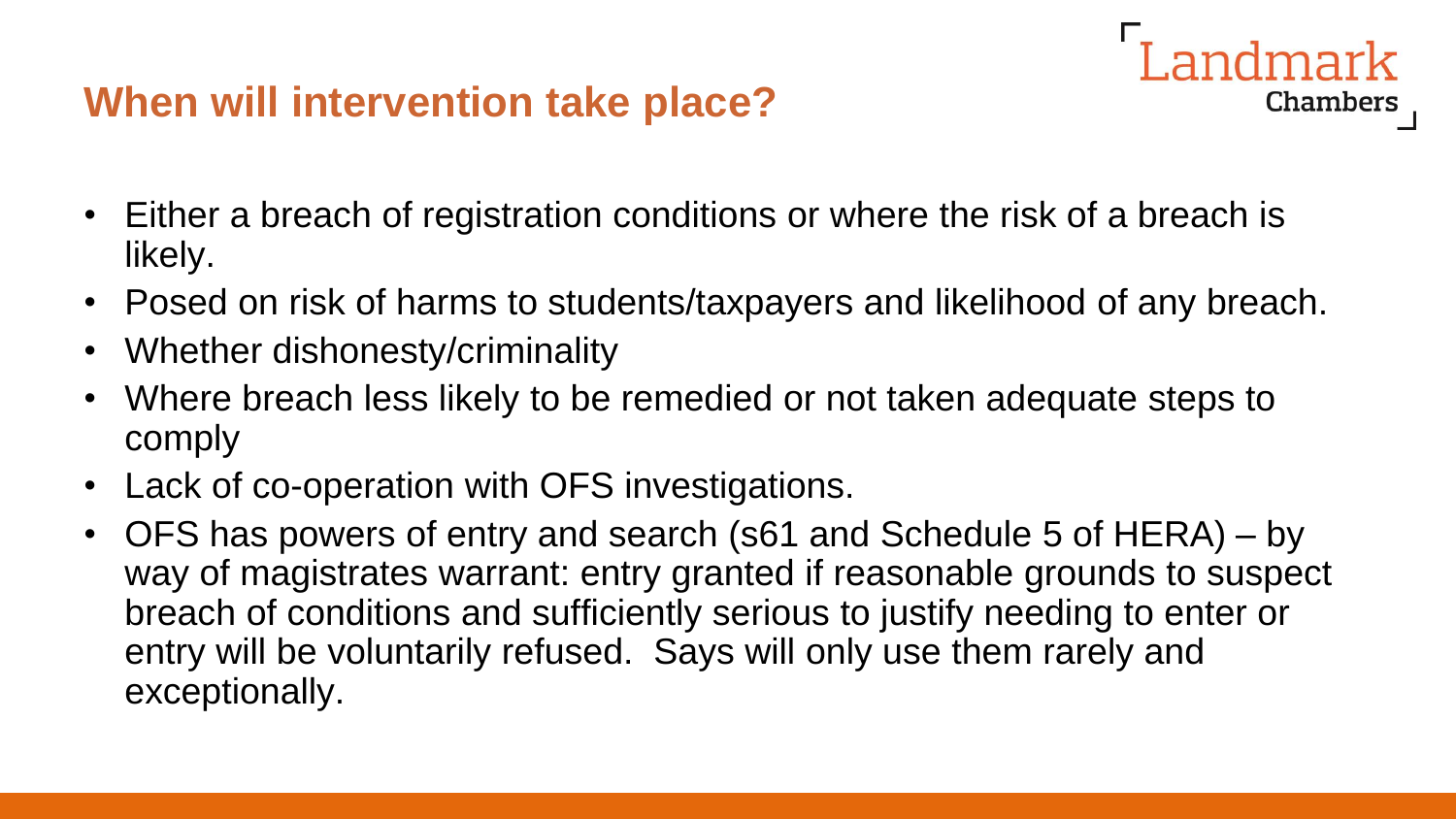# **Auditing Quality and standards**



- This is called the Quality Assurance Agency for Higher Education
- It will perform assessments of quality and standards (Schedule 4 of HERA and s45 of the Act).
- MOU about how this relationship will work.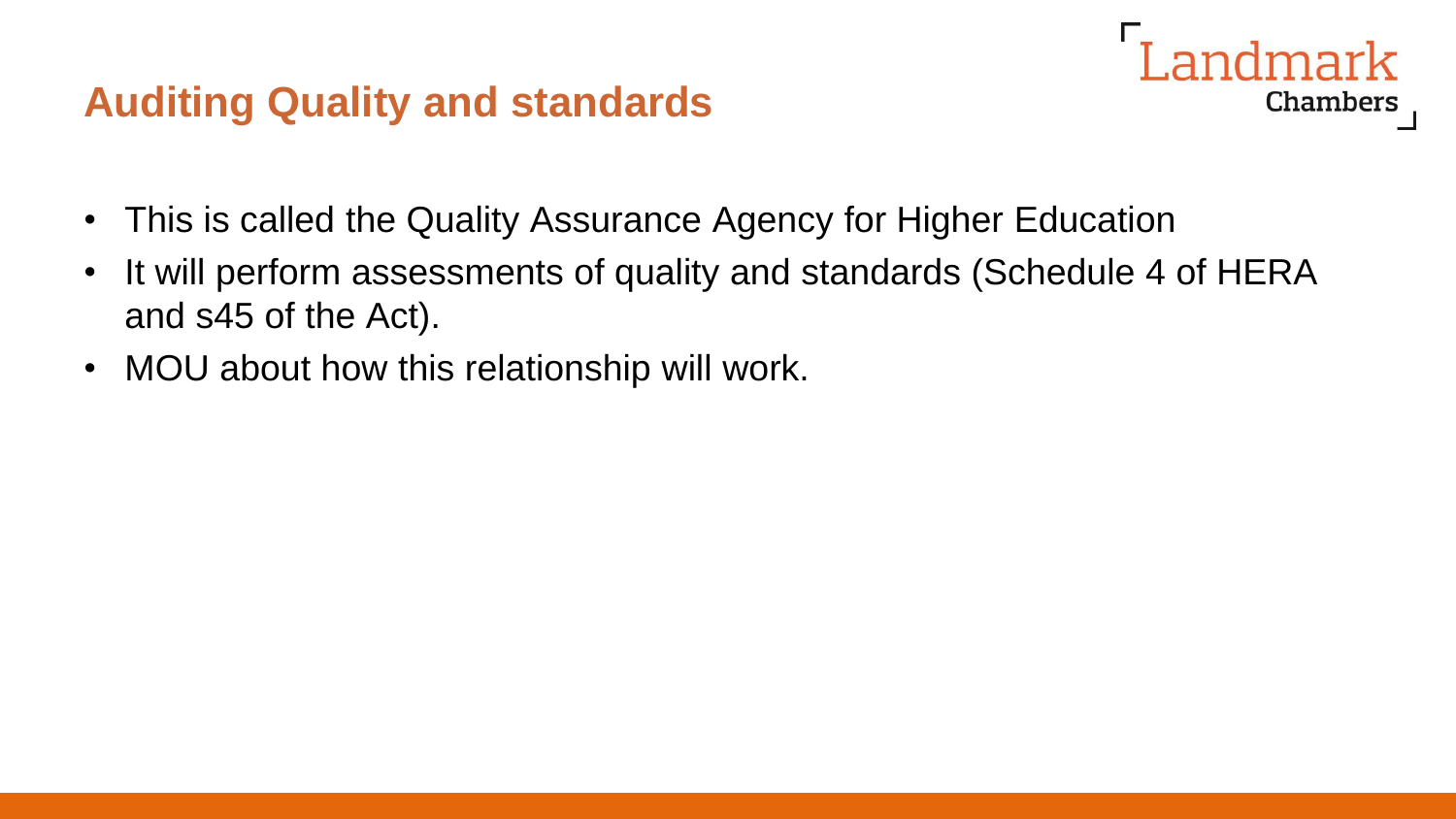#### **Provider Regulation – sanctions**

- Imposition of further conditions
- Enhancement of monitoring
- Formal sanctions fines, suspension, deregistration, not agreeing access plans, revoking degree awarding powers, revoking title of the university.
- Fines: where negligent, dishonest, financial enrichment have opportunity to make representations – can appeal to the FTT against this.

Chambers

• Suspension – where a breach to reduce the impact upon taxpayersexpectation will take remedial action – for example where a course has very weak retention rates – few students progressing to professional jobs.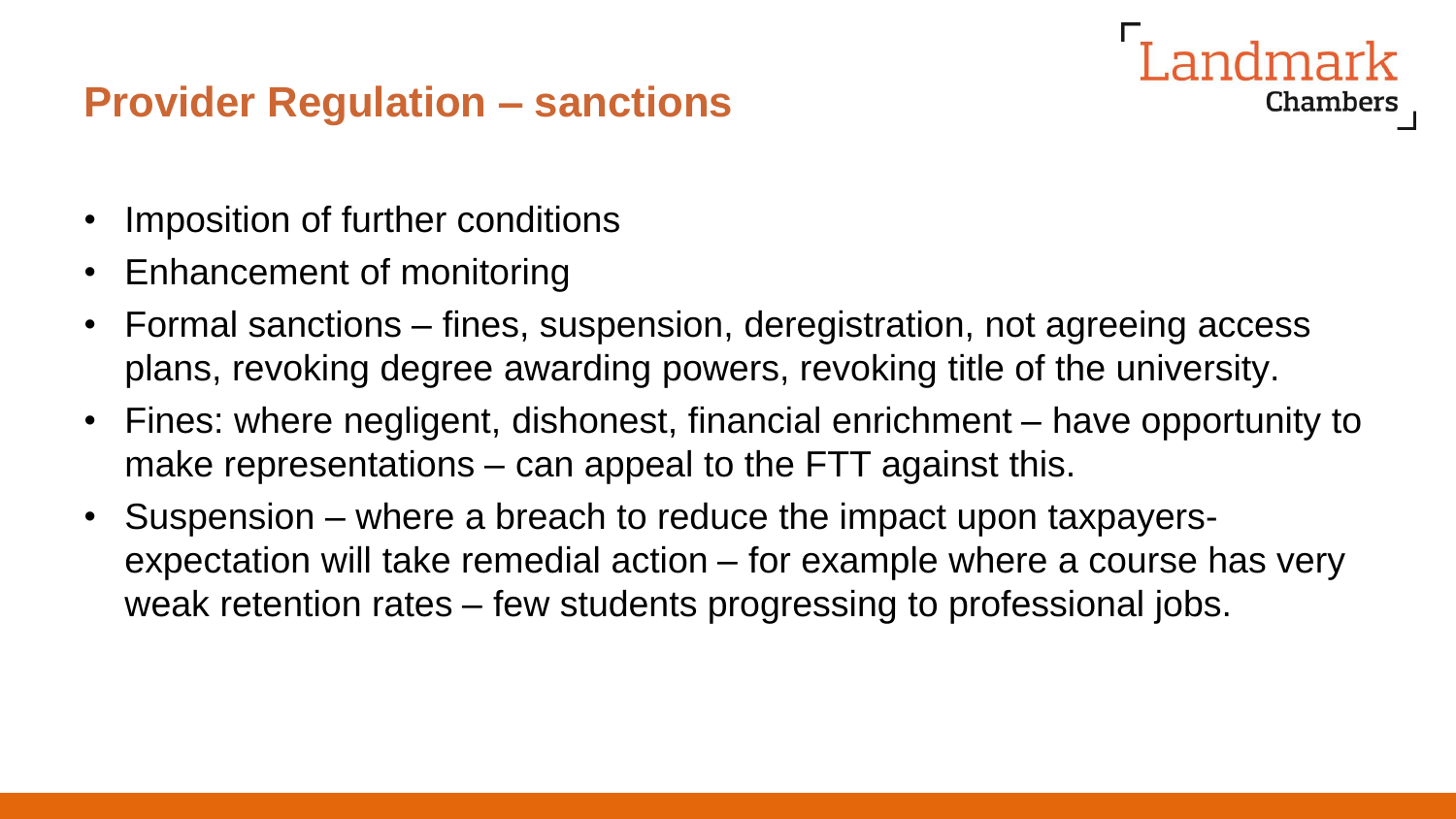#### **De-registration**



- Set out in HERA when the OFS can seek to do this. One of the following must be met:
- (a) Either a fine or suspensions and there is again a breach or a continuing breach of the same or a different breach.
- (b) Where suspension/a fine would not be sufficient to deal with the breach.
- Can also be removed voluntarily (but needs the OFS provision to do so) and the provider needs to comply with its student protection plan.
- Right of appeal to the FTT (on law/unreasonable/mistake of fact)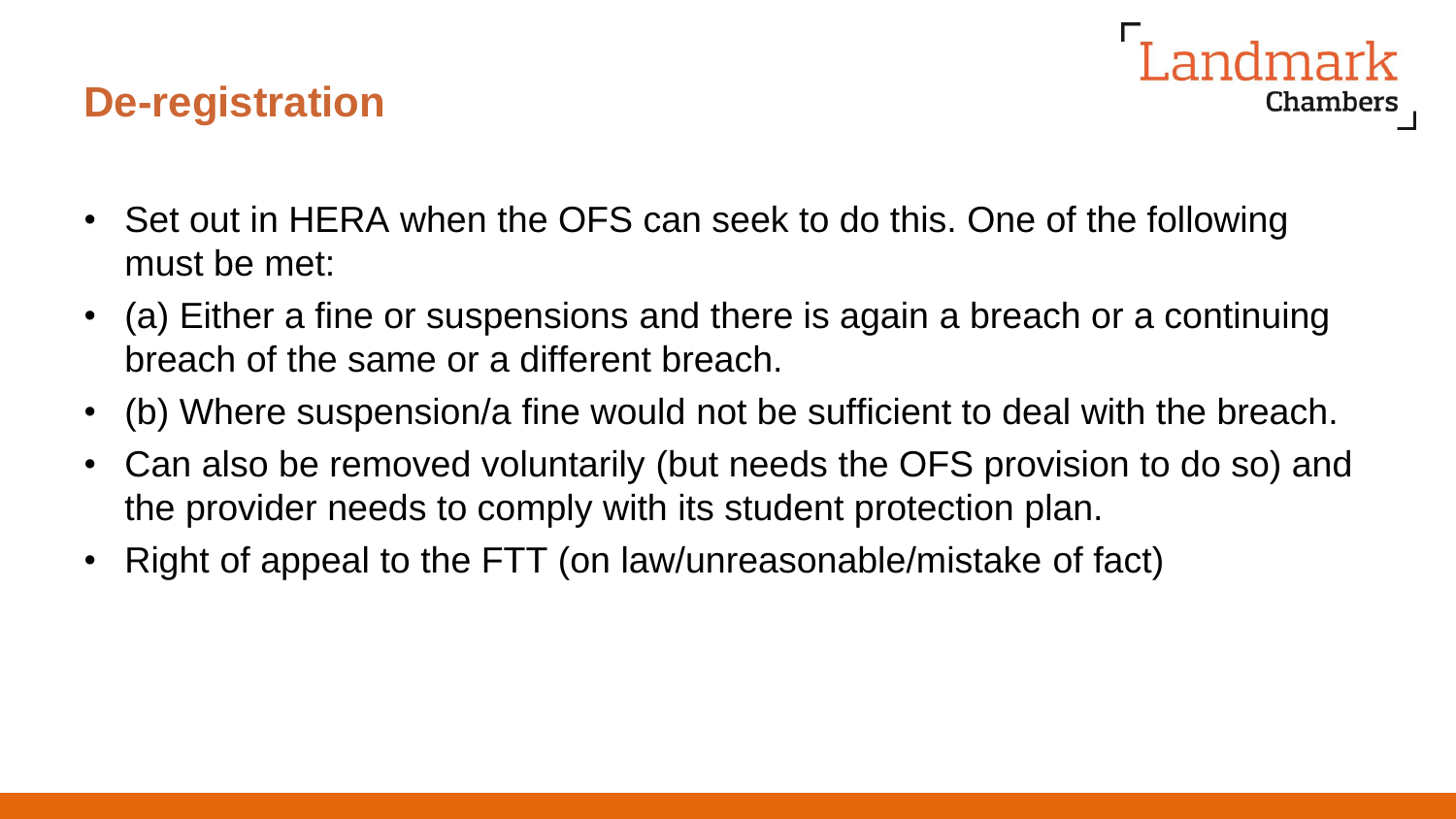# **Siddiqui v University of Oxford [2018] EWHC 184**

• Claim in negligence for inadequate teaching (also in contract) of a special subject paper he took as part of his history degree – in fact, one paper "the gobbets" paper. This is one exam out of 7 in a final year of a 3 year course.

**Chambers** 

• Failure of his personal tutor to provide information about his ill health to those responsible for making reasonable adjustments and moderating results.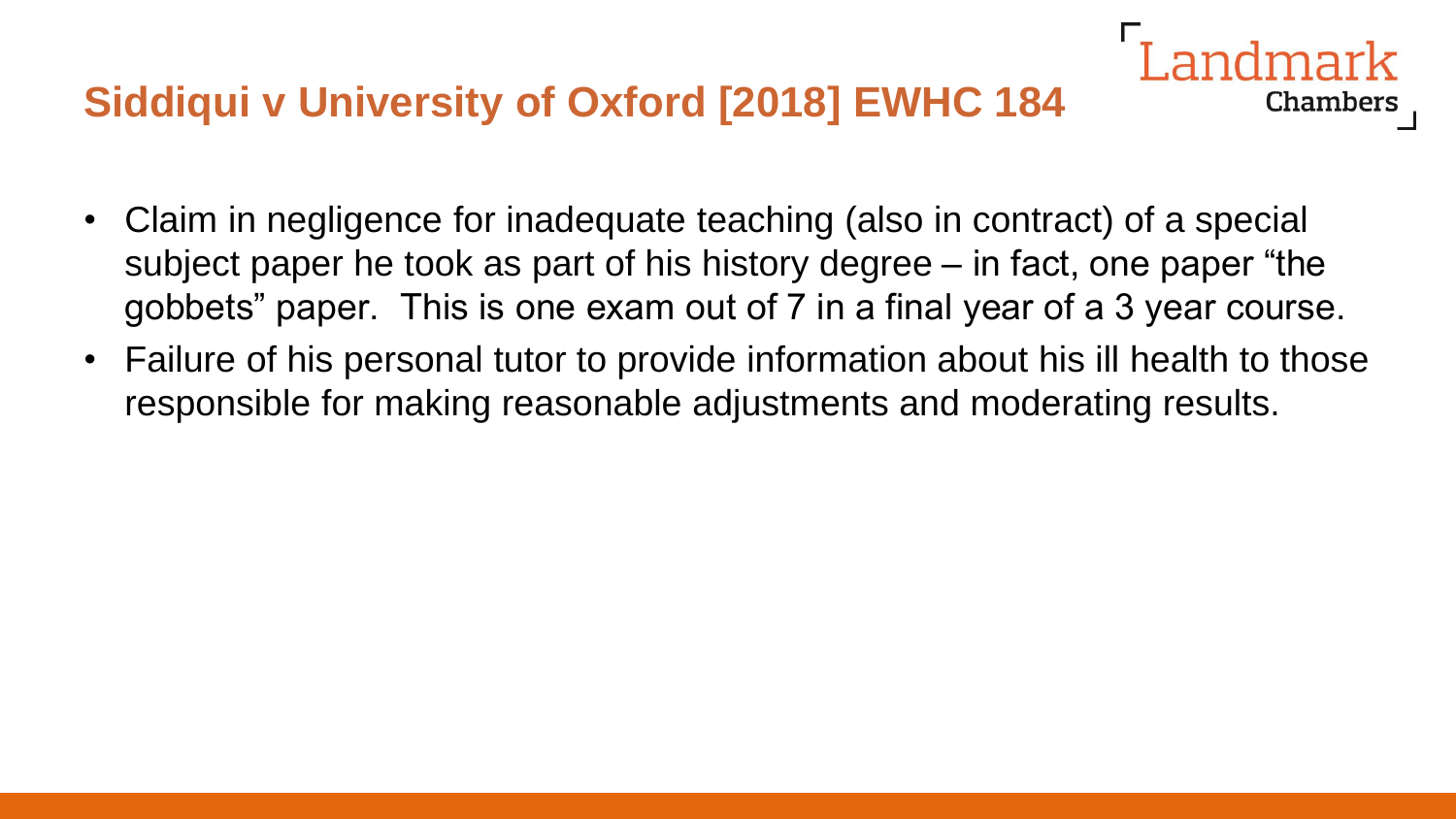#### **Inadequate teaching?**

- andmark **Chambers**
- Based largely upon letter written by another student at the time (not a complaint – simply seeking to improve it) criticizing the structure of the course and saying that the teacher had too many pupils to teach it thoroughly.
- That student described as "exceptionally brilliant but very demanding". The tutor accepted that the course sought to teach too much in too short a timescale, and that the teaching was not ideal, but denied that it was substandard. Also said that SB's expectations were completely unrealistic and that she wanted an independent course in a way which catered to her interests – the judge found those observations to be valid.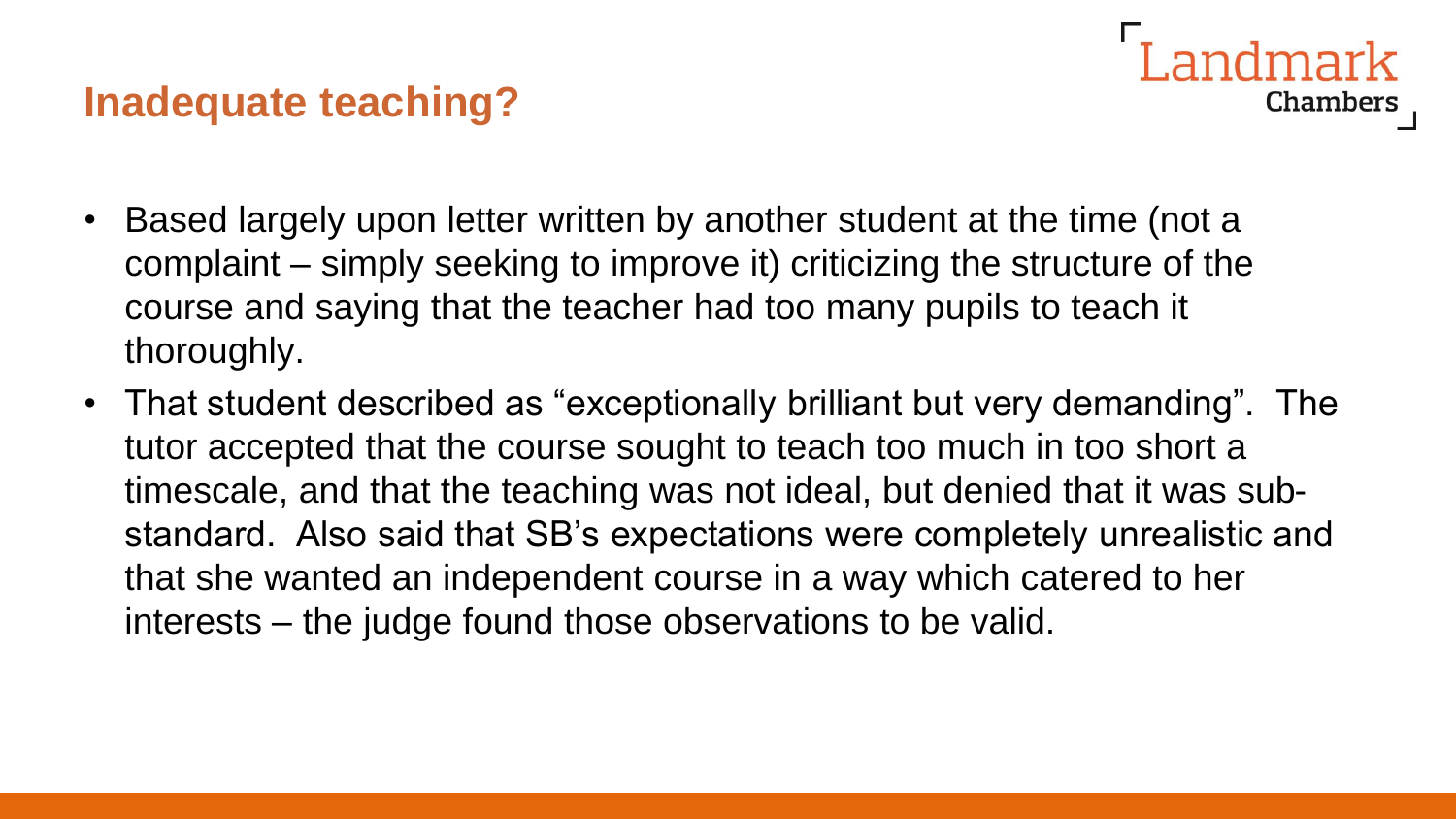# **How was inadequate teaching judged?**

• Judge accepted the evidence that there were no complaints about the course other than SB.

ndmark

- Judge also accepted evidence of other teachers and of the teacher's own record (no other complaints).
- Only difference in course provision from other years is that one person had to take tutorials, other than 2 and that "merely because some has to work harder and longer hours does not mean that the task is accomplished less competently".
- Not judge the competence of the course by SB's complaints
- No contemporaneous evidence to support SB and no other contemporaneous complaints.
- Rejected argument that fact only a small proportion of the document in the exam expressly covered in the class – but the expectation was that they would be read independently and otherwise seen as "spoonfeeding"
- Also no consistent pattern of underachievement in comparison with other courses and exam results.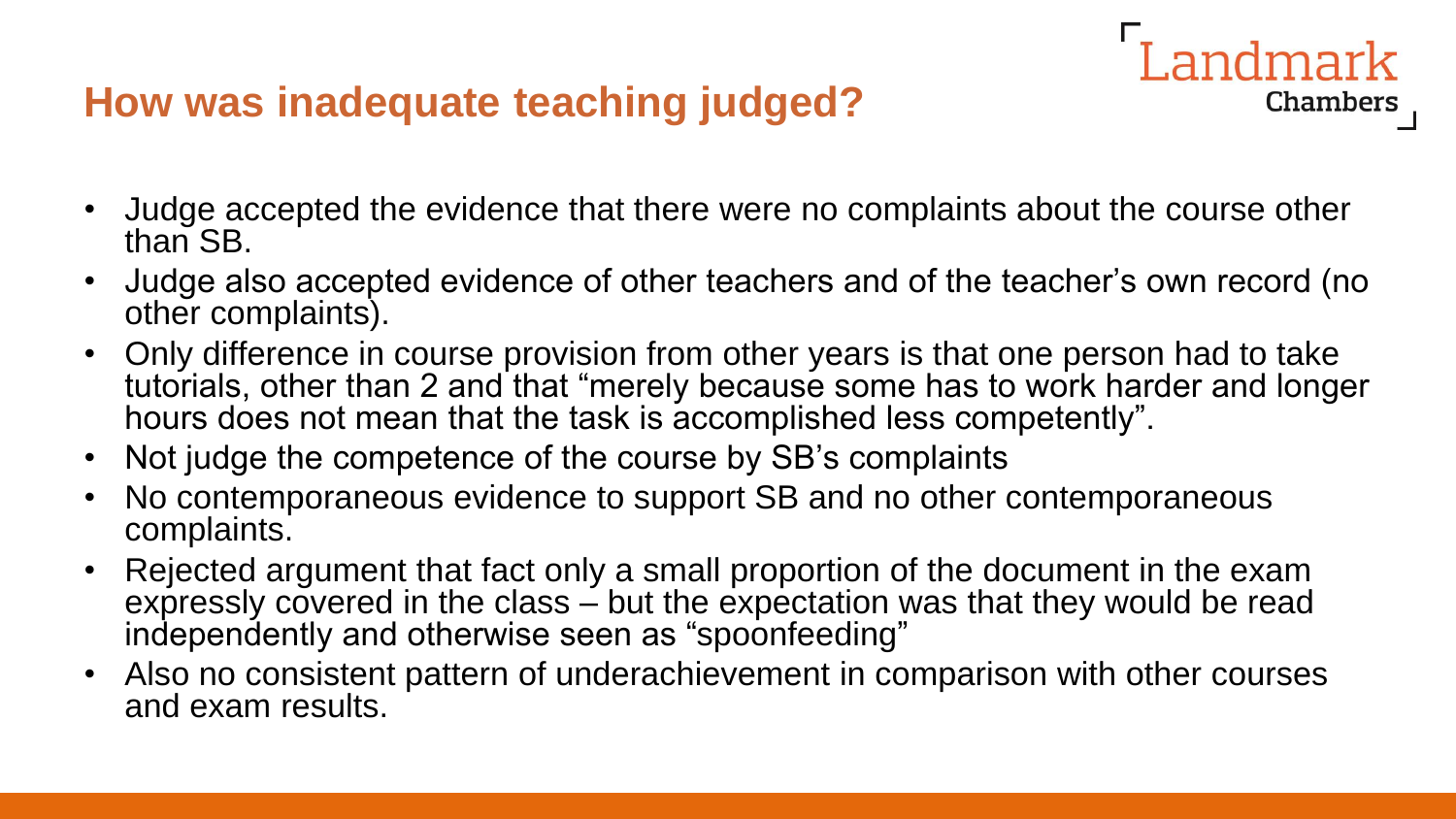



- The judge also examined his marks in other papers, both in Mods and "collections" (mock exams) and saw that his overall mark did not change much between these and his finals – so the idea that he would leap to having a First was unlikely.
- Also at the time he had severe hay fever which he said contemporaneously had impacted upon his answers to the exam (he wrote a couple of weeks afterwards saying how much discomfort he was in with this during the exam).
- Also six months afterwards when he wanted a clerical re-check on some of his marks, this did not include the gobbets paper he now complained about.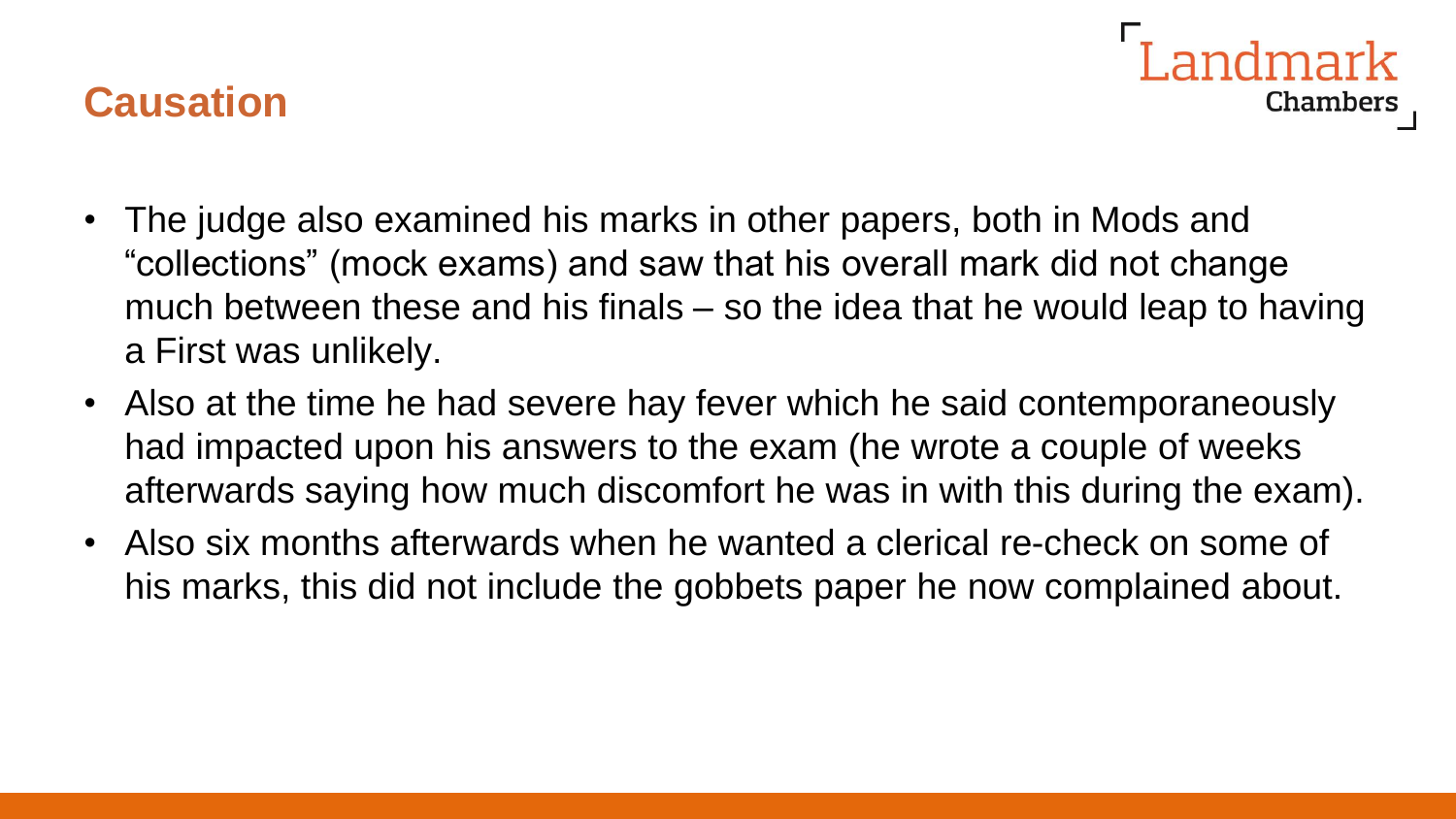# **Causation (2)**

- **Chambers** • Judge says – there are so many variables that go into the result of a particular individual, difficult to see how a causal connection could be established between a level of tuition and a result unless the tuition failed to
- meet the most basic of standards such that simple operational negligence has taken place. The judge says [118]:
- "It is very difficult to envisage the circumstances in which it could be".
- So even if the tuition fell below a reasonably acceptable standard, he cannot establish the requisite link and the cause of action.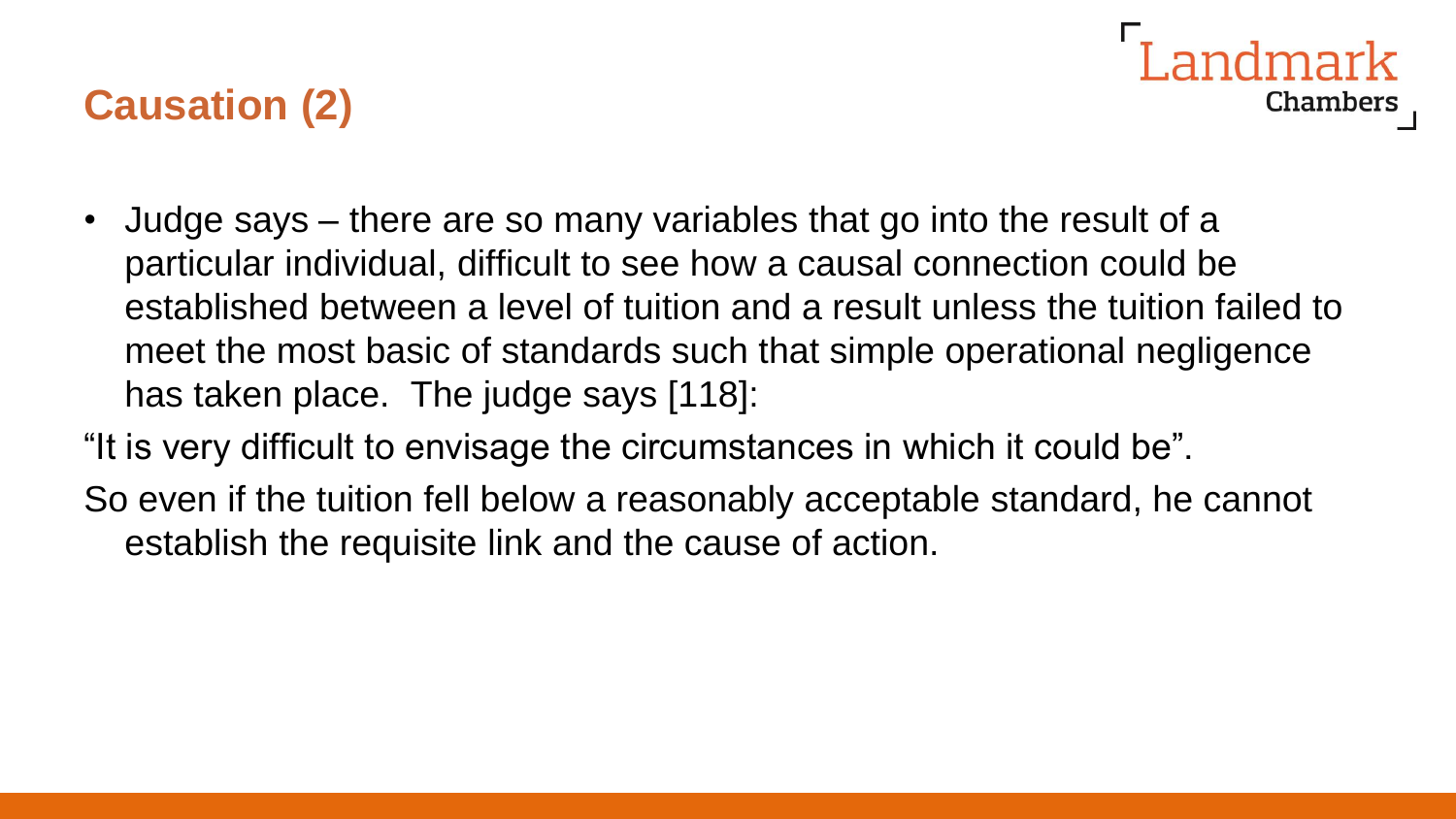#### **Causation – psychiatric damage**

• No contemporaneous record of his having psychiatric issues during the time he was sitting his finals and no evidence he had depression or insomnia, or that he told his tutors of this and they failed to tell the examiners (there was evidence before or afterwards of psychiatric issues).

- Judge also said that considerable caution needed to be taken with the Claimant's recollection as he had been reflecting which had influenced his subsequent experiences.
- Also that depression/insomnia across the board would not have lead to any revision in marks as it is impossible to judge what the performance should have been.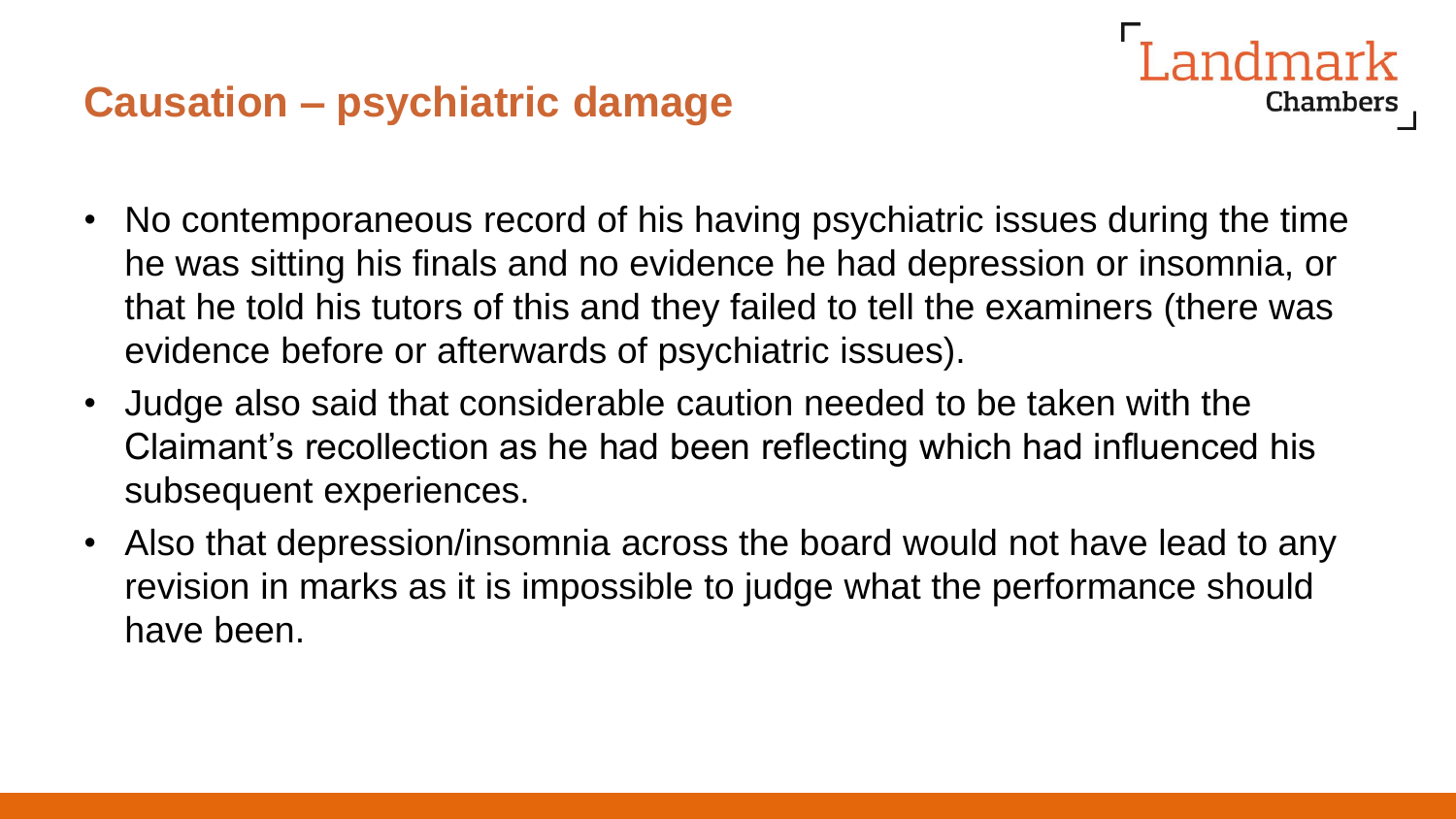## **Limitation and knowledge**



- He issued the claim in August 2014 about events in 2000.
- Judge says that someone's knowledge involves examining their beliefs as to what evidence they had and what they know – one has to know the "subjective thinking" of someone about an event.
- Judge found that he knew in 2001 to justify bringing a claim as he knew of SB's concerns, had e-mailed to say he thought the paper was not well covered.
- Claim therefore time barred and not going to exercise discretion.